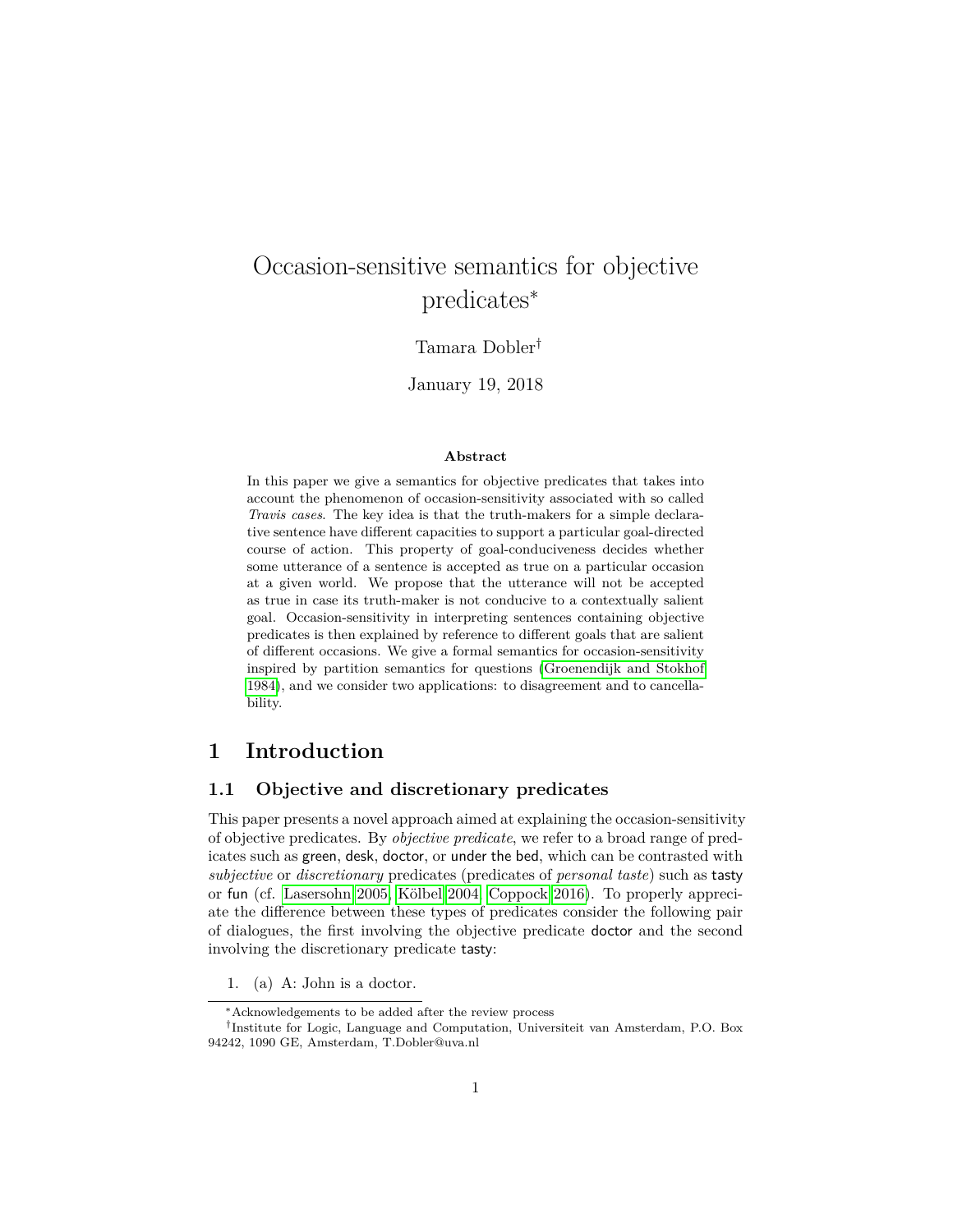- (b) B: No, John is not a doctor.
- 2. (a) A: The chilli is tasty.
	- (b) B: No, the chilli is not tasty.

Intuitively, in the dialogue (1) either A or B (but not both) is mistaken, both can't be saying something true: there is *a fact of the matter* as to whether John is a doctor. By contrast, in the dialogue (2), both A and B could be saying something true; none is at *fault* whilst they seem to be disagreeing.<sup>[1](#page-1-0)</sup> Different accounts have been proposed to account for this intuitive contrast; what they seem to agree on is that the interpretation (evaluation) of a sentence containing a discretionary predicate is relative to certain *subjective parameters* (judge, centred world, outlook, perspective...), which are taken to determine either its intension (contextualism) or its extension (relativism). By contrast, a factual statement containing an objective predicate is normally considered true at a world *simpliciter* without its intension or extension being dependent on further factors.

# **1.2 Travis cases**

The intuitive contrast between objective and discretionary predicates seems to break down in light of occasion-sensitivity. So called 'Travis cases' [\(Travis 1978,](#page-23-0) [2000,](#page-23-1) [2008,](#page-23-2) [2009\)](#page-23-3) show that truth conditions (and/or evaluations) of factual statements could vary depending on certain factors even when the point of evaluation remains the same. In the following dialogue, for instance, we are asked to imagine that the leaves in question are naturally red but painted green. The artist needs green leaves for an artistic decoration, the botanist for an experiment.<sup>[2](#page-1-1)</sup>

- 3. (a) The artist: The leaves are green.
	- (b) The botanist: No, the leaves are not green.

Presumably, green like doctor is an objective predicate: i.e. it is a matter of fact (rather than opinion or taste) as to whether something is green or not. However, in the dialogue (3) there is an intuitive sense in which neither the artist nor the botanist is at fault: relative to *their* occasions (goals) both could be saying something true. Still, by the initial assumption, insofar as there is a fact of the matter as to whether the leaves are green one of them ought to be at fault.

<span id="page-1-0"></span><sup>&</sup>lt;sup>1</sup>For discussion of faultless disagreement see Kölbel [\(2004\)](#page-22-2), [MacFarlane](#page-22-4) [\(2014\)](#page-22-4), [Stojanovic](#page-23-4) [\(2007\)](#page-23-4), [Huvenes](#page-22-5) [\(2014\)](#page-22-5), [Coppock](#page-22-3) [\(2016\)](#page-22-3).

<span id="page-1-1"></span> ${}^{2}$ In the original exposition of this case by Charles Travis the following scenario is described:

A story. Pia's Japanese maple is full of russet leaves. Believing that green is the colour of leaves, she paints them. Returning, she reports, 'That's better. The leaves are green now.' She speaks truth. A botanist friend then phones, seeking green leaves for a study of green-leaf chemistry. 'The leaves (on my tree) are green,' Pia says. 'You can have those.' But now Pia speaks falsehood [\(Travis](#page-23-2) [2008:](#page-23-2) 111).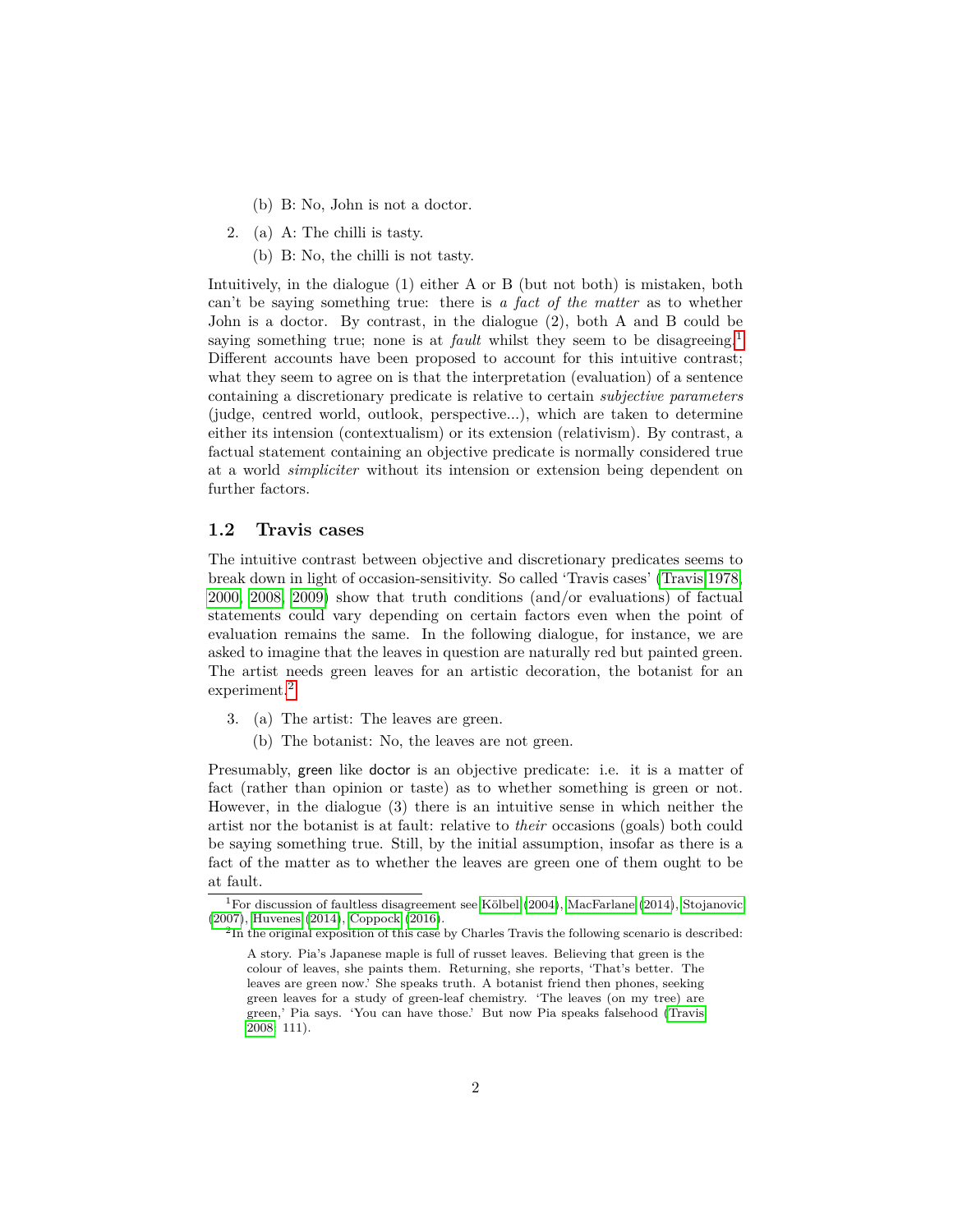## **1.3 Reinstating the contrast?**

Can we preserve the intuitive contrast between discretionary and objective predicates if objective predicates are occasion-sensitive in this way? A key aim in this paper will be to try to explain the phenomenon of occasion-sensitivity without compromising the objectivity of factual statements and the notion of objective disagreement. It will be argued that the sense of faultlessness in the dialogue (3) arises due to the fact that speakers modify their acceptance of when the sentence is true in an attempt to fulfil certain practical goals. Depending on what this goal is, the sentence may or may not be accepted as true for the purposes of that goal. Although the interpretation of both objective and discretionary predicates is, on this account, relative to some (contextual) factors, the interpretation of tasty is relative to *subjective or personal factors* (i.e. something to do with A and B as individuals) and the interpretation of green or doctor is relative to *objective factors*, i.e. something to do with what A (artist) and B (botanist) do, with their plans, goals and actions.

# **1.4 The current approach and the roadmap**

Let us briefly outline the main points that are crucial to the approach defended in this paper. In an attempt to accommodate the intuitions elicited by Travis cases we are going to suggest that despite having an important role in the interpretation of an utterance, our knowledge of standing meaning must be supplemented by other extralinguistic factors which, besides meaning, play a role in our intuitive truth evaluations of utterances.<sup>[3](#page-2-0)</sup> Knowing the meaning of a sentence leaves room for a great deal of variation among the truth-makers for a sentence: for instance, the sentence The leaves are green is true when the leaves are only painted green, but also when they are only naturally green, or both.[4](#page-2-1) Whereas all these different sets of worlds make the sentence true they nonetheless do so in different ways. The key point is that these differences may matter for a successful fulfilment of a given goal, and so some alternatives may be preferred to some others. If a particular truth-maker for a sentence is incompatible with a successful fulfilment of an activity – if it is not *goalconducive*, as we will call this property of it – then it won't be recognised by rational, well-informed agents as a truth-maker of that sentence on that occasion. As a consequence, the utterance of the sentence on that occasion is considered false despite the fact that the world instantiates a truth-maker for the sentence. In this way pragmatics decides how a sentence ought to be

<span id="page-2-0"></span><sup>&</sup>lt;sup>3</sup>This idea has been defended for more than four decades by Charles Travis and others. See [Travis 1978,](#page-23-0) [Travis 2008,](#page-23-2) [Moravcsik 1994,](#page-22-6) [Recanati 2004,](#page-23-5) [Carston 2002,](#page-22-7) [Austin 1975,](#page-21-0) [Searle](#page-23-6) [1980,](#page-23-6) [Chomsky 2000,](#page-22-8) [Pietroski 2005.](#page-23-7)

<span id="page-2-1"></span><sup>&</sup>lt;sup>4</sup>We follow [Yablo](#page-23-8) [\(2014,](#page-23-8) [2017\)](#page-23-9) in defining a truth-maker for a sentence as a fact which makes the sentence is true, formally represented as a set of possible worlds. However, we also allow that an atomic sentence *p* can have more than one truth-maker: *p* can be made true in more than one way. Although the union of truth-makers of *p* forms a cover over the the set of worlds where *p* is true, the two sets (the set of *p*'s truth-makers and *p*'s truth set) are not identical.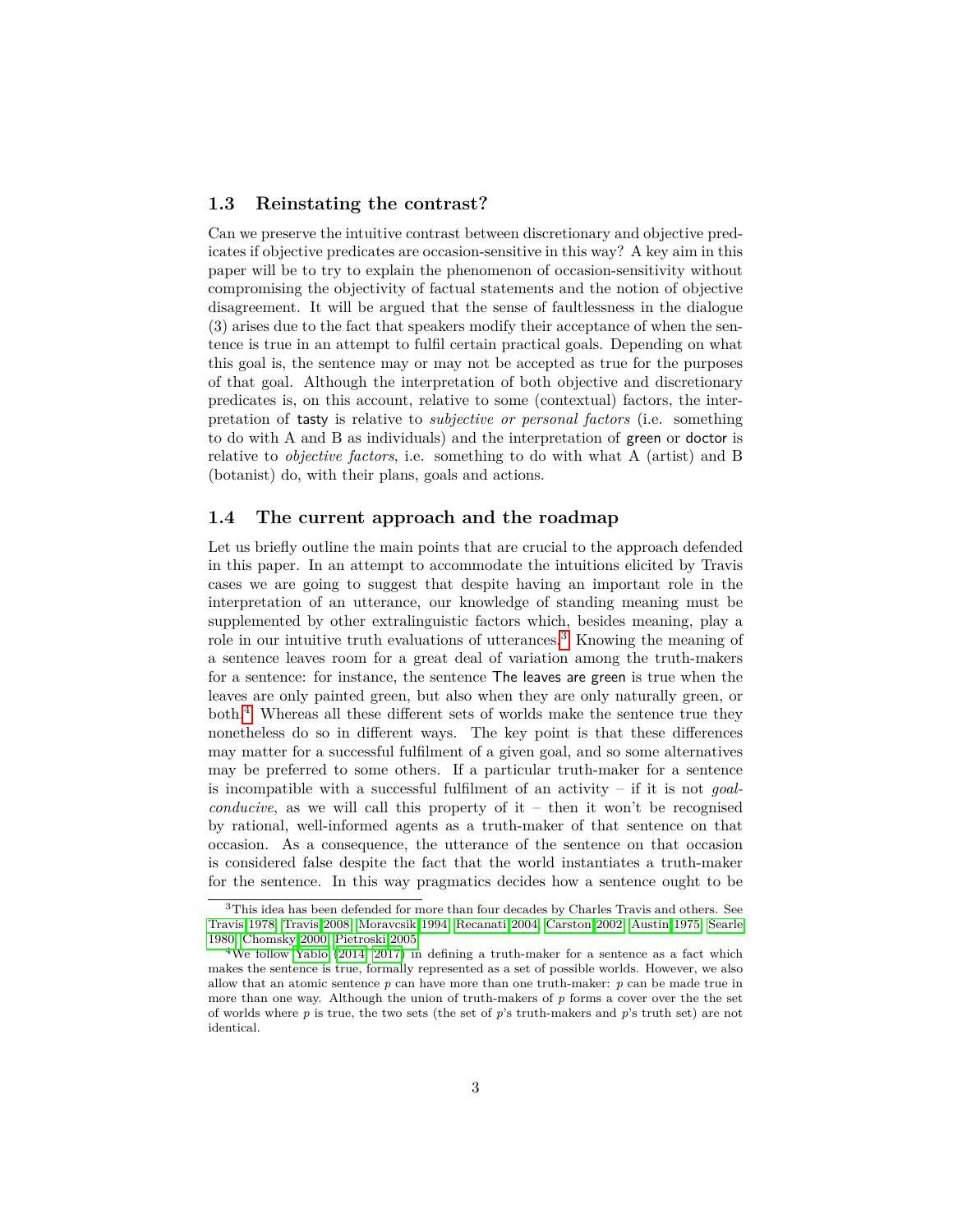interpreted if we are to carry out our practical projects.

In order to capture the idea that an atomic sentence may have a set of alternative truth-makers, in section 2 we propose an approach that builds on insights from a *partition semantics of questions* [\(Groenendijk and Stokhof 1984\)](#page-22-0). On the proposed approach, the conventional, standing or literal meaning of a sentence determines a very broad, undifferentiated range of worlds at which the sentence is true (henceforth, *the truth set for p*). However, this set can be further partitioned according to different ways in which  $p$  is true, where each partition cell corresponds to a different truth-maker for *p*. [5](#page-3-0)

Among extralinguistic factors, contextually salient *goals* are crucial in narrowing down the set of truth-makers (a partition of the truth set for  $p$ ) to those most likely to support a particular course of action. In section 3 we introduce the notion of *goal-conduciveness*, which is a feature that agents assign to partition cells (truth-makers) on the basis of whether they judge them to be conducive to their goals. The idea is that to understand correctly what someone has asserted or asked using a particular sentence presupposes being aware of their goal, because goals determine which particular ways that the world could be out of many compatible with standing meaning are in the agent's purview on an occasion.

After introducing a formal model in section 4, in section 5 we turn to two applications, namely, to intuitions about genuine and faultless disagreement  $(5.1)$  and to cancellability  $(5.2)$ .

# **2 Partition semantics for simple declaratives**

What does one know when one knows the lexical meaning of an objective predicate and a declarative sentence containing it? What does knowing the meaning of a declarative sentrence enable one to do? A classical answer is that to know the meaning of a sentence is to be able to specify its truth conditions, i.e. when it would be true. Travis cases bring this idea into question by showing that knowing meaning and the world of evaluation doesn't guarantee an agreement between two agents as to whether the sentence is true. Our challenge then is to adequately explain the idea that although meaning does place some restrictions on which worlds are candidates for making an utterance of a sentence is true, it does not go so far as to determine, for any given world, whether we would *accept* it as an instance of a truth-maker for the utterance.<sup>[6](#page-3-1)</sup>

<span id="page-3-0"></span><sup>5</sup>The point is similar to the one Yablo makes *vis-a-vis* disjunctive sentences: "When Frost writes, The world will end in fire or in ice, the truth-conditional meaning of his statement is an undifferentiated set of scenarios. Its "enhanced" meaning is the same set, subdivided into fiery-end worlds and icy-end worlds" [\(Yablo 2014:](#page-23-8) 2).

<span id="page-3-1"></span><sup>&</sup>lt;sup>6</sup>We leave it open here how standing meaning is fixed and whether certain contextual factors (e.g. a history of use) play a role in shaping the conventional meaning of a word.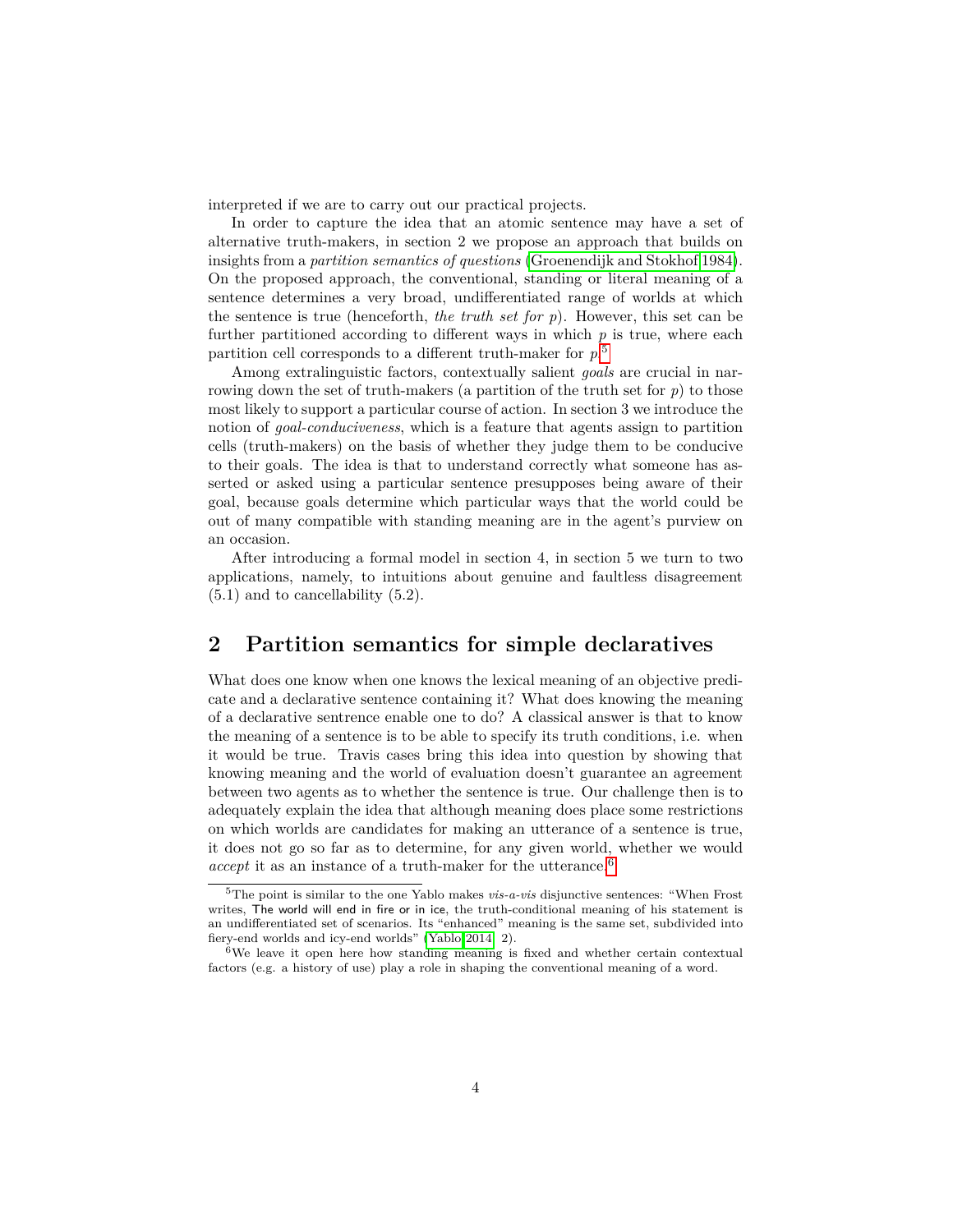### **2.1 Ways of being F**

The idea that there are different ways in which a sentence is true reflects the fact that we often use an objective predicate in several different senses. The predicate green, for instance, can be (non-figuratively) used in the sense of *naturally green*, *painted green*, *lit green*, *mouldy green* and so on. Insofar as a predicate can be used in different senses, we assume that its wide denotation also has a more complex structure which we will refer to by talking of *different* ways of being  $F^7$  $F^7$ . With respect to "ways" (and their cardinality) we are taking a metaphysically light view that no particular way of being F has precedence over any other, or as having more metaphysical justification in terms of being "strictly speaking" or "properly" F. Thus, for instance, since green can be used in the sense of *lit green*, for an object to be lit green counts as a way of it being green even though the object may not instantiate greenness understood in some strict metaphysical sense.[8](#page-4-1) . Our motivation for introducing the notion of ways of being F is thus primarily linguistic, not metaphysical. Informally, we suggest that "ways of being  $F$ " be understood as sub-categories of  $F$ . As we'll see in section 4, this notion can be represented formally in terms of n-tuples (sequences) that *cover* the denotation of F at a given world *w*.

# **2.2 Truth-conditions and alternatives**

Let us call the set of worlds where an atomic sentence *p* is true, *the truth set for p*, or |*p*| for short. Anyone who knows the meaning of *p* thus expects the actual world to be somewhere in |*p*| when *p* is asserted. That is, she knows the *minimal proposition* expressed by  $p^{10}$  $p^{10}$  $p^{10}$ . To capture the notion that one's knowledge of a minimal proposition is not sufficient to determine in *which way p* is true, we can use partition semantics to represent alternatives that are not resolved in virtue of grasping the minimal proposition. Each cell of the partition of |*p*| represents an alternative way for  $p$  to be true (for the sentence  $\mathsf{Fa}$ , the partition of  $\mathsf{Fa}$ ) is induced by different ways of being F). Although in question semantics partitions

<span id="page-4-0"></span><sup>&</sup>lt;sup>7</sup>We use  $a, b, c...$  to denote individuals, F, G... to denote properties, and  $Fa$ , Gb to denote sentences. For atomic sentences, we sometimes also use sentential variables *p, q, r*.

<span id="page-4-1"></span><sup>8</sup>We don't want to speculate about what greenness in this other, strict metaphysical sense might be, but we leave it open that there is such a thing. We thank an anonymous reviewer for prompting us to clarify this point and adjust the terminology. Notice that taking a metaphysically light approach allows us to go even further and accept that a toy gun is a way of being gun, and fake fur is a way of being fur (albeit not real gun or fur). Thus cases of loose talk and privative modification are also compatible with our approach. For a similar treatment see [Partee](#page-23-10) [\(2010\)](#page-23-10) and [Asher](#page-21-1) [\(2011\)](#page-21-1)

<span id="page-4-2"></span><sup>9</sup>[Yablo](#page-23-9) [\(2017\)](#page-23-9) also unpacks 'ways' in terms of more specific properties: "*Aboutness* tries to make an abductive case for subject matter, and at a deeper level for "ways" – as in, to be scarlet is a way of being red, jumping is a way of moving, to be negatively charged is a way of being charged" [\(Yablo 2017:](#page-23-9) 771-2).

<span id="page-4-3"></span><sup>10</sup>To some extent this is in line with the view known as *semantic minimalism*. For the defence of this view see [Cappelen and Lepore 2008,](#page-22-9) [Borg 2004,](#page-21-2) [Borg 2012.](#page-21-3) As Emma Borg notes, "[the minimalist] holds that word meanings generalise over specific contextual understandings of them – that the meaning of 'green' leaves open the way in which an object might be green (on its surface, on the inside, etc.)" [\(Borg 2012:](#page-21-3) 46).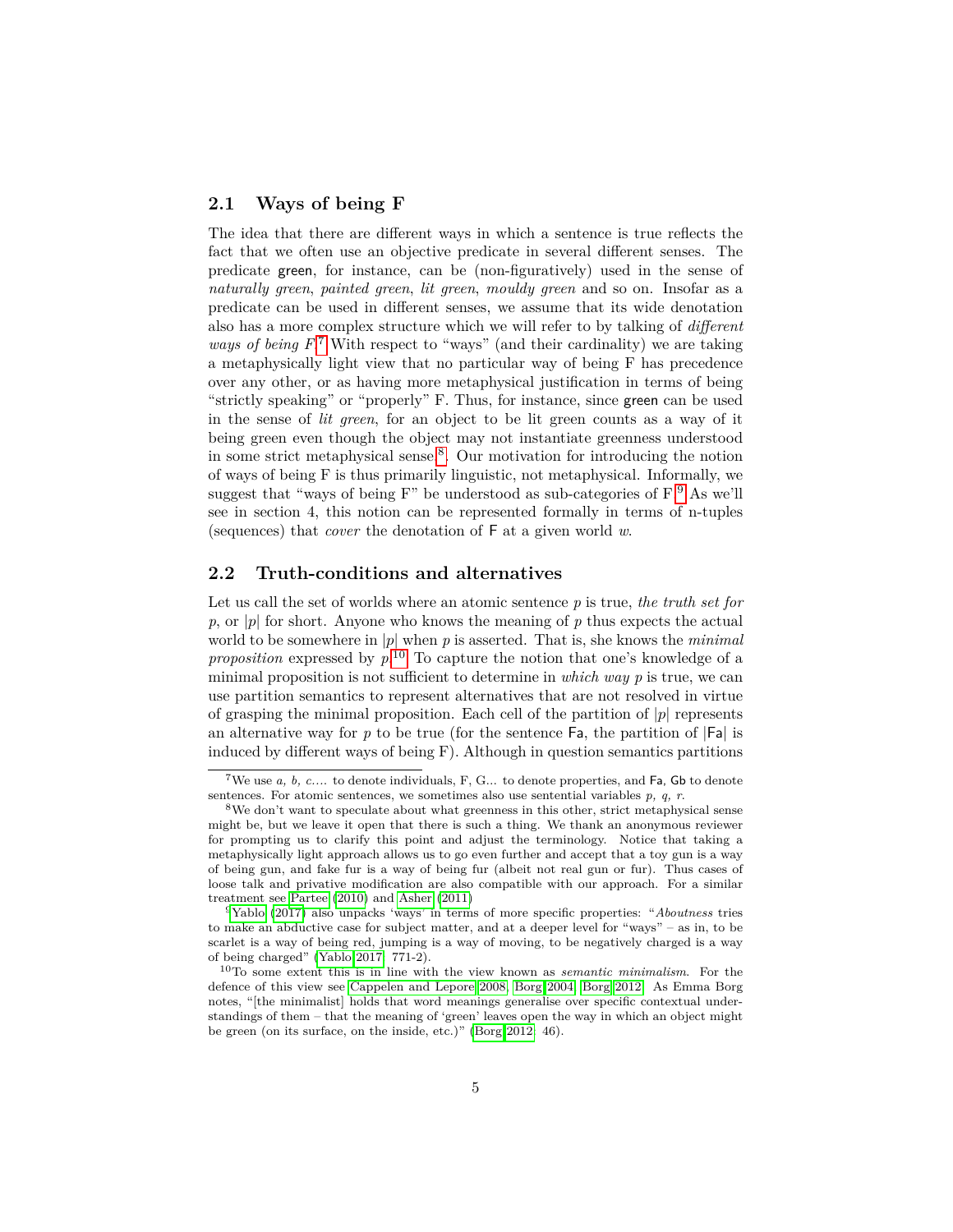are typically used to represent possible answers to a question (see [Groenendijk](#page-22-0) [and Stokhof 1984\)](#page-22-0) the idea of meaning as a set of alternatives is preserved in our account in the form of alternative truth-makers for an atom. Whilst determining when *p* is true, meaning nevertheless leaves it undetermined in which way *p* is made true. Accordingly, we can think of *p's alternatives* as a function from a set of worlds where  $p$  is true to a partition P of  $|p|$  such that each individual cell of P corresponds to an alternative way for *p* to be true (i.e. a truth-maker for *p*).

#### **Definition 1** [Meaning, truth-conditions].

The meaning of an atomic sentence *p* is a function from possible worlds to truth values, or equivalently, the set of worlds where  $p$  is true,  $|p|$ .

#### **Definition 2** [Alternatives, truth-makers].

Alternatives for *p* represent a function from  $|p|$  to a partition P of  $|p|$  such that each cell of P corresponds to an alternative way in which  $p$  is made true.<sup>[11](#page-5-0)</sup>

To illustrate let's assume there are only two basic ways of being F, where *a* may be F in only one way or both ways at once. Then the partition of  $|Fa|$ will contain three cells such that their union forms a *cover* over |Fa|. We depict |Fa| and the partition of |Fa| in **Figure 1a** and **Figure 1b**, respectively. The diagram in **Figure 1b** thus represents the set of all alternative ways in which Fa is true (i.e. the set of truth-makers for Fa). Cell 11 consists of the worlds in which *a* is F in both ways at once, cell 10 of the worlds in which *a* is F in only one way, and cell 01 contains the worlds in which *a* is F in the other way only. Since these exhaust the ways for *a* to be F, the 00 cell consists of worlds in which *a* is not F. Note that in some cases the ways for *a* to be F will be incompatible in which case cell 11 will not be part of a partition.<sup>[12](#page-5-1)</sup>



Figure 1: Minimal proposition expressed by Fa and a three-way partition

<span id="page-5-1"></span><span id="page-5-0"></span><sup>&</sup>lt;sup>11</sup>The partition of  $|F_a|$  is induced by ways of being F. See section 4 for a formal treatment.  $^{12}\rm{For}$  instance, a door can be closed by being locked or by being unlocked. But these two ways for a door to be closed are incompatible and cannot be predicated of the same door at once.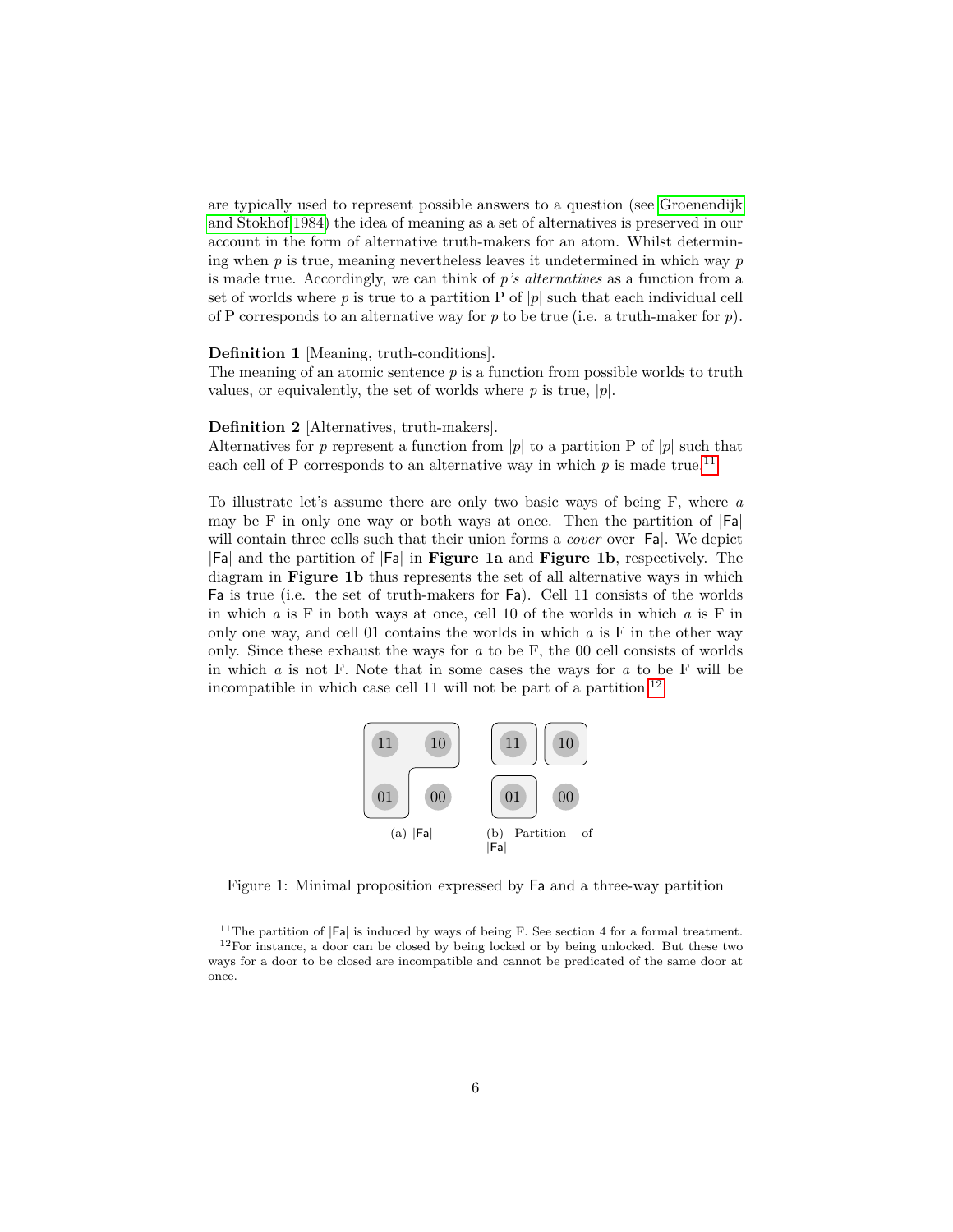# **3 Goals**

We defined the meaning of a declarative sentence classically as the set of worlds in which the sentence is true. Crucially, however, we suggested that this is not a homogeneous set of truth-makers but it admits of further fragmentation in accordance with different ways in which a sentence may be true. This way of thinking of the truth-set makes us better appreciate the fact that even if one knows the meaning of a sentence and knows that it is true one might not know which particular cell the actual world is located in. In this section we look more closely at a pragmatic mechanism behind the exclusion of certain partition cells which explains why speakers find some sets of worlds unacceptable as truthmakers for an utterance on some occasion as indicated in Travis cases.

### **3.1 Goal-conduciveness**

The main idea behind the present account is that *practical goals* create *preferences* for (and against) certain ways in which the sentence is true, thus influencing the interpretation of utterances. In order to successfully achieve a goal, certain requirements must be met. For instance, a leaf to be used in the botanist's experiment must be naturally green and not naturally red or yellow, but it doesn't matter (by assumption) whether it's painted green, red or any other colour, just as it doesn't matter if it fell off a tree yesterday or today, or if Pia or John found it, etc. What matters are only those properties (or lack thereof) *pertaining to the leaf's greenness* that may be reasonably considered as having an impact on the successful fulfilment of the practical goal.<sup>[13](#page-6-0)</sup> In general, whenever a certain goal is salient in a context we expect that what is communicated in a discourse be *maximally conducive* to this goal.<sup>[14](#page-6-1)</sup> Travis cases indicate that a sentence may express different propositions some of which are more conducive to the goal than others. Whenever this is the case we expect that the information provided or requested by uttering the sentence in a context be restricted to information which is *goal-conducive*.

For any practical goal  $\gamma$  there will be a *valuation map* (henceforth, c-map) over the alternative truth-makers for *p* specifying, for each cell, a *goal con*duciveness value (henceforth, c-value) in accordance with the capacity of worlds in that cell to support a successful achievement of a given goal.<sup>[15](#page-6-2)</sup> The idea is

<span id="page-6-0"></span><sup>&</sup>lt;sup>13</sup>A world may have properties which are conducive to the goal but not pertaining to the 'subject matter' of a sentence (see [Yablo 2014\)](#page-23-8). E.g. that it's a Tuesday may be conducive to the botanical experiment but it has nothing to do with the greenness of the leaf. Although downward closure lets in all kinds of possibilities as part of the denotation of a sentence (e.g. a possibility that the leaf is naturally green and it is a Tuesday is part of the meaning of The leaf is green) this set can be restricted by requiring that a possibility is *entirely* (not only partly) in agreement with the subject matter of a sentence, i.e. that it's wholly relevant to what the sentence is about. See [Hawke](#page-22-10) [\(2017\)](#page-22-10).

<span id="page-6-1"></span><sup>14</sup>Following [Roberts](#page-23-11) [\(2012\)](#page-23-11) we can distinguish *discourse goals* of inquiry and practical, *domain goals* (see [Roberts 2012:](#page-23-11) 7). What guides interpretation, on our account, are domain goals.

<span id="page-6-2"></span><sup>&</sup>lt;sup>15</sup>For the simplicity's sake, here we assume only two values:  $+$  for goal-conducive and  $-$  for not goal conducive.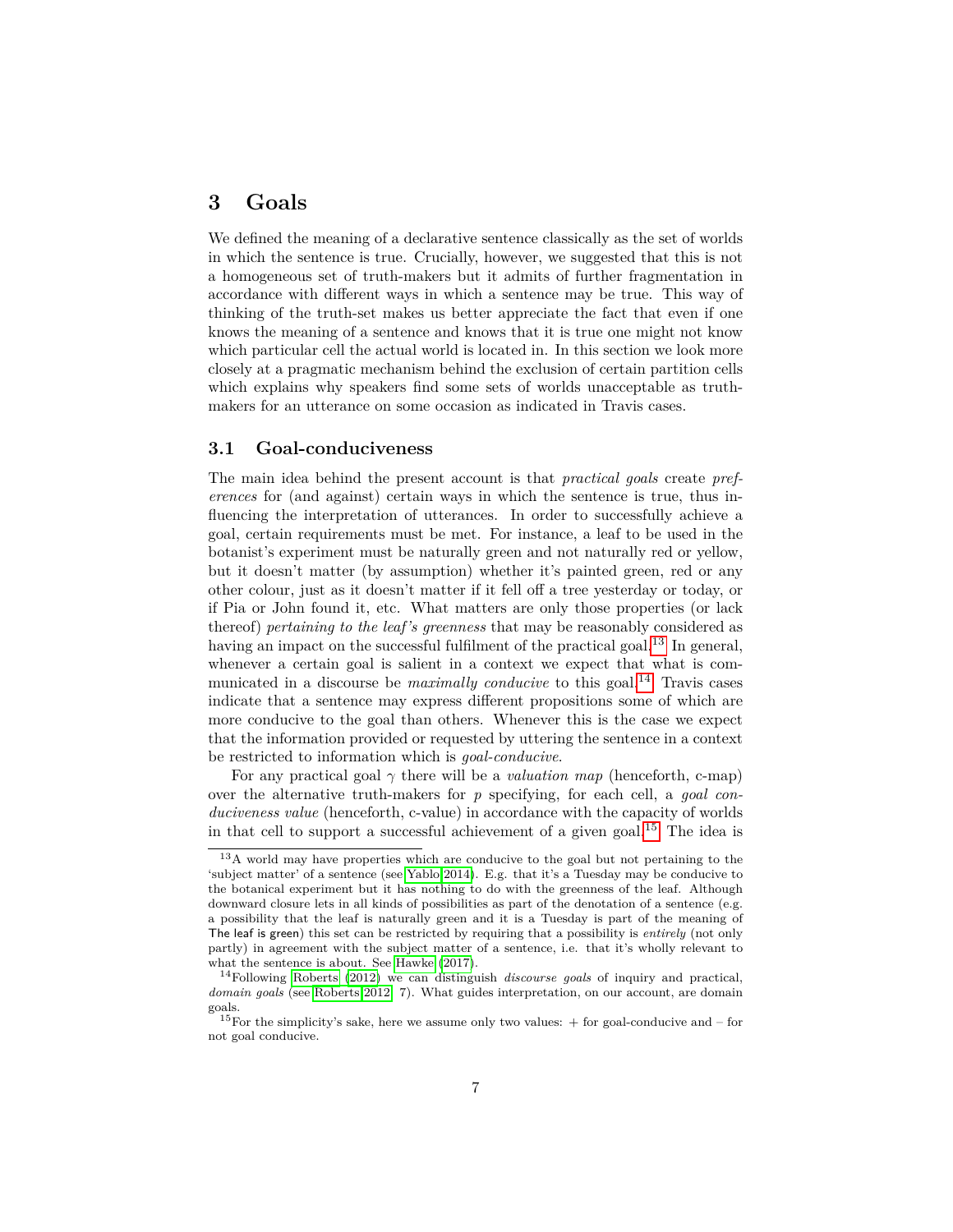that a pragmatically competent agent will activate a relevant c-map once they have taken into account the salient goal. Let *s* be an *information state* modelled as a set of possible worlds that are compatible with the information available in the state. The information state of a semantically competent agent who believes that the sentence  $p$  is true contains the truth set for  $p$ . For example, anyone who knows that the leaves are green knows that they are green in some way or other. Let us call the information state of an agent who would locate the actual world in *any* cell of the truth set for *p*, the *initial information state*. Besides the knowledge of meaning, the agent's information state also contains a certain amount of real world knowledge (e.g. about what a botanist is and why they might need green leaves for etc.) that is necessary for producing an accurate c-map. Of course, for some more specialised goals a more specialised knowledge base will be required which not everyone will share.[16](#page-7-0). In many cases, however, commonsense knowledge base will suffice for producing a good c-map, and it will usually be presupposed in a discourse that the agent has activated the relevant map once the goal is made salient. $17$ 

The information state of a pragmatically competent agent is *enhanced* compared to the initial information state, in as much as the agent has taken into account the contextually salient goal and activates the relevant c-map. Which particular map is relevant on an occasion of utterance is thus determined by the salient goal on that occasion. **Figure 2a** illustrates the partition of the set of worlds where the leaves are green assuming two (compatible) ways for the leaves to be green; i.e. painted and naturally green. In cell 11 the leaves are both naturally and painted green, in cell 10 only painted green, and in cell 01 only naturally green. In **Figure 2b**, we depict the c-map for the botanist's goal such that cell 10 has a negative c-value for this goal. **Figure 2c** depicts the proposition expressed by The leaves are green in the botanist context, which excludes the cell with the negative c-value. Although there will be some variations among c-maps between agents (due to different knowledge bases), in many cases, pragmatically competent agents will have overlapping valuations as to which cells are conducive to a particular goal. As we shall see in section 5.1, a prerequisite for *genuine disagreement* is that both agents have access to similar or overlapping valuations, otherwise they will not express the same proposition (i.e. they will communicate at cross-purposes).

<span id="page-7-0"></span> $16$ In those cases communication will be at cross-purposes (unless more information is explicitly provided). For discussion of the notion of disagreement by talking at cross-purposes, see [Davies](#page-22-11) [\(2017\)](#page-22-11)

<span id="page-7-1"></span> $17$ Notice that this doesn't require that the interlocutor in a discourse knows what exactly it takes to achieve a given goal, only to be able to identify better and worse cells. For instance, assuming a certain level of general, commonsense knowledge about what a botanist does, an interlocutor (who herself is not a botanist) should be able to evaluate naturally green leaves as more conducive to the goal than non-naturally green ones, without however having to know other facts about how to successfully perform an experiment with the leaves. Thanks to an anonymous reviewer for an invitation to clarify this point.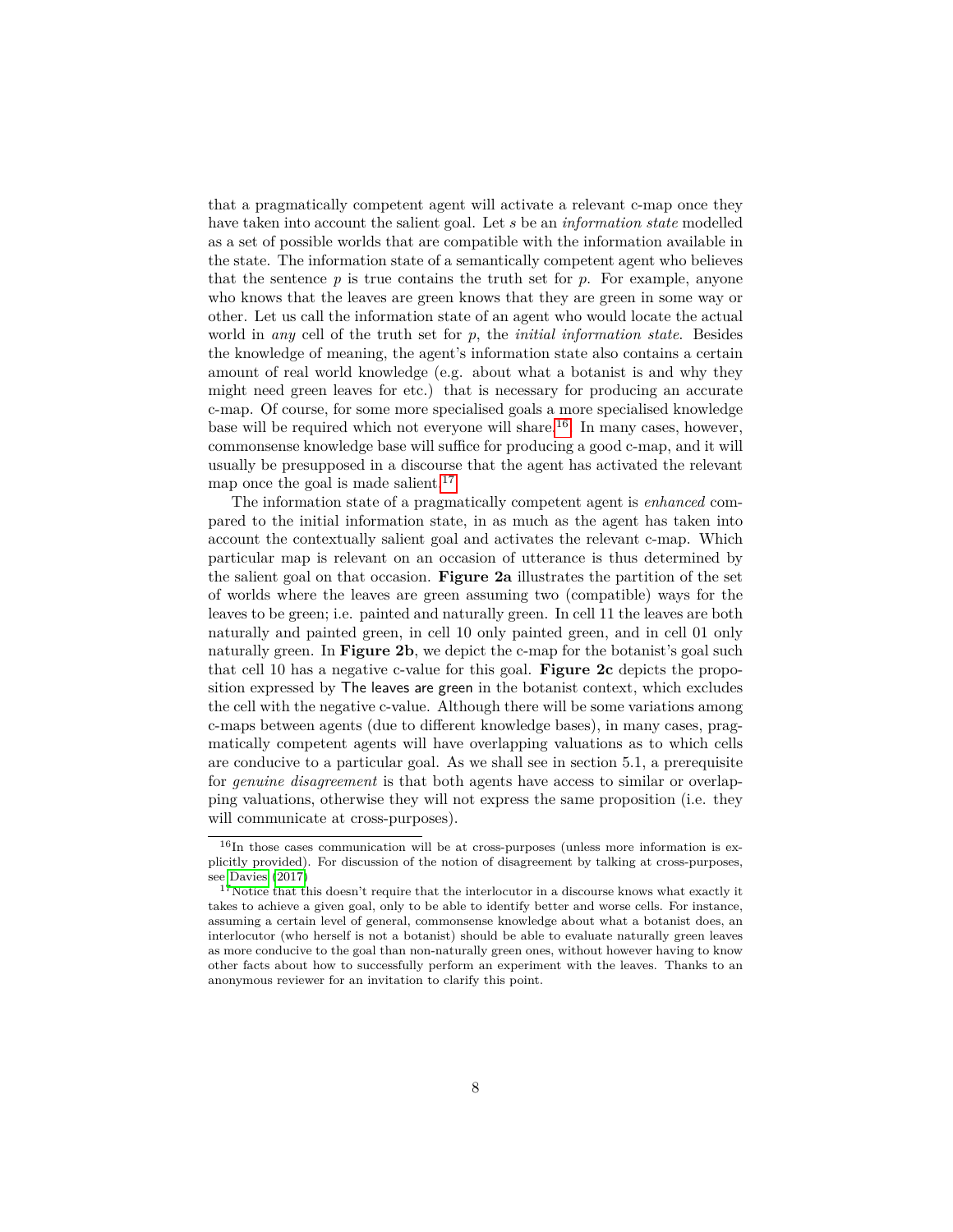

Figure 2: Botanist context: partition, map and the proposition expressed

### **3.2 Communication**

We suggested that a particular way the world is can be more or less conducive to some practical goal, and that the sentence's truth-makers can be evaluated based on the extent to which they are conducive to a given goal. It also became clearer that not all truth-makers for a sentence are necessarily conducive to a certain goal. Thinking of truth-makers in terms of goal-conduciveness thus gives rise to a particular view of communication where agents communicate to seek and exchange information about the state of a world that helps them achieve their goals.

To take a Travis case again as our example, if I know that my friend is a botanist and is searching for some green leaves for her experiment (assuming I am not totally ignorant about this topic) then I should also know that her request for green leaves bears on that particular goal and that so should my response. If I then sincerely say to my friend, "Search no more, the leaves on my tree are green", what I say is that the relevant property of the world is indeed such that her project can be successfully carried out (at least as far as greenness of the leaves is concerned). In other words, by asserting this, I suggested that the relevant property of the world *is* conducive to my friend's goal. If it turns out, however, that I have leaves that are painted green but are naturally red then her reasonable expectations as to the state of the world won't be satisfied and her project won't take off. That is, *this* property of the world is *not* conducive to the salient goal, and so what I said to my friend is not accepted as true (although it could have been accepted as true were her goal decorating rather than chemistry).

On the current approach, not every utterance of a declarative sentence will be sufficiently informative in a certain context. Assuming the context of an utterance is enriched with a goal, an assertion is considered sufficiently informative only if it has a bearing on that goal.<sup>[18](#page-8-0)</sup> To illustrate, consider the following polar question in  $(4)$ . Let us assume that A, B, C, D and E are all semantically competent and know that there are different ways for the leaves to be green.

<span id="page-8-0"></span> $^{18}\mathrm{This}$  is in line with some decision-theoretic approaches to questions where whether an answer resolves a question or not is determined by the salient decision problem. See [Van Rooy](#page-23-12) [\(2003\)](#page-23-12).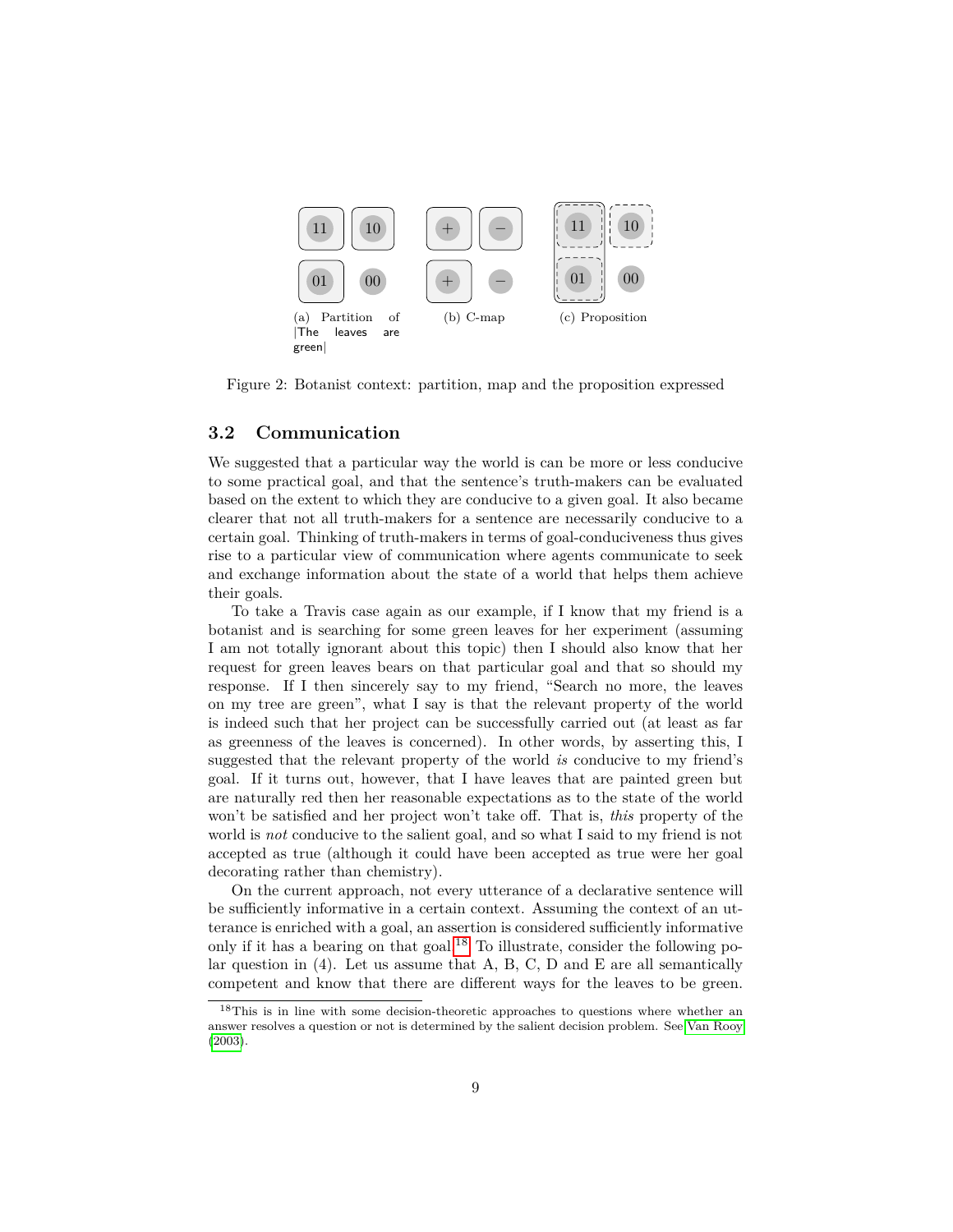Furthermore, they all know the contextually salient goal and have activated the relevant c-map.

4. A: Are the leaves green*γ*?

- (a) B: The leaves are green*<sup>γ</sup>* or the leaves are not green*γ*.
- (b) C: The leaves are green (in some way or other).
- (c) D: The leaves are green*γ*.
- (d) E: The leaves are not green*<sup>γ</sup>*

A's question is uttered in a context where a certain goal  $\gamma$  is operative and so it requires the c-map that is relevant to  $\gamma$ . The informativeness of an answer increases as more alternatives are excluded. (4a) is not informative since it asserts something that any rational agent should already know. (4b) excludes *some* possibilities, and to this extent it is not entirely trivial and uninformative. Yet it is *not* sufficiently (pragmatically) informative to facilitate a particular course of action or support A's goal because (4b) is compatible with *any* cell in the truth set. Those who seek information often do so with a particular end in sight. The answer in (4b) does not resolve a particular goal-related issue; it does not contain information based on which agent A can act. The only sufficiently informative answers that resolve the issue raised by the question in (4) are (4c) and (4d) because it is asserted (denied) that the actual world belongs to the truth-maker that is most conducive to  $\gamma$ <sup>[19](#page-9-0)</sup> An utterance of a negative sentence in (4d) can be seen as conveying information that is *indirectly* conducive to the botanist goal although it does *not* have any goal-conducive sets of worlds as part of its denotation.

In the following section we define a formal model of occasion-sensitive semantics for a small fragment of English.

# **4 Occasion-sensitive semantics**

In order to determine when an utterance of a sentence *p* on some occasion is considered true we propose to evaluate the cells of the partition of the worlds where  $p$  is true in terms of how conducive they are to the contextually salient goal  $\gamma$  and to assign each a c-value. A set of most goal-conducive worlds that are also semantically compatible with *p* constitute the proposition expressed by the utterance of *p* by an agent on that occasion.

### **4.1 Language**

A small language fragment for occasion sensitive semantics L*os*

<span id="page-9-0"></span><sup>&</sup>lt;sup>19</sup>The notion of issues and their resolution conditions have been formalised in the framework of inquisitive semantics. See [Groenendijk et al. 2009,](#page-22-12) [Ciardelli et al. 2013,](#page-22-13) [Ciardelli et al.](#page-22-14) [2015,](#page-22-14)[Ciardelli and Roelofsen 2015\)](#page-22-15)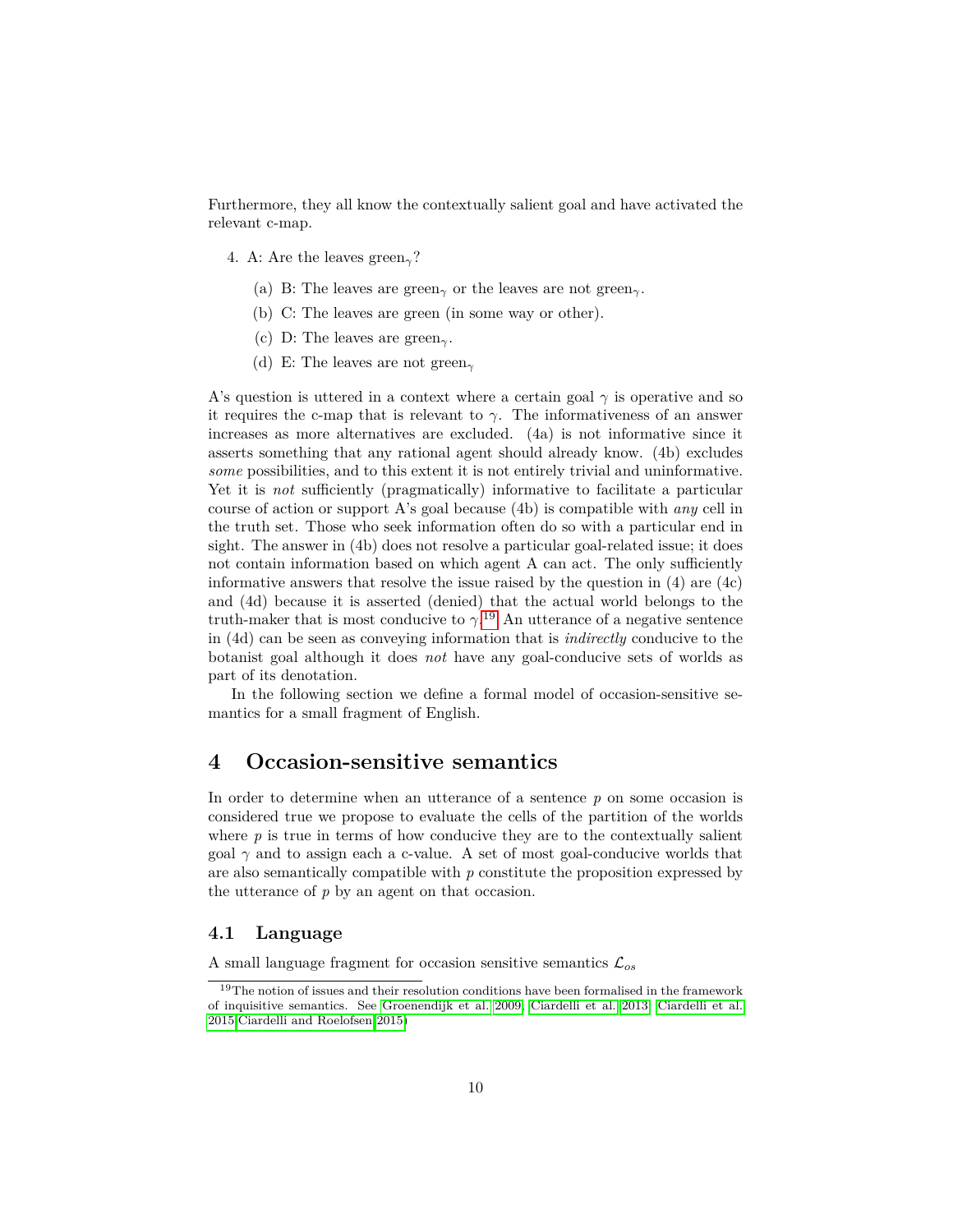#### **4.1.1 Basic expressions**

- 5. Individual constants: Sid, the leaves, the shoes
- 6. Predicates: green, desk, under the bed
- 7. Logical constants: ¬*,* ∧*,* ∨

#### **4.1.2 Formation rules**

- 8. if  $\alpha$  is a predicate and  $\beta$  is an individual constant, then  $\alpha(\beta)$  is a sentence
- 9. if  $\phi$  is a sentence, then  $\neg \phi$  is a sentence
- 10. if  $\phi$  is a sentence, then  $\phi \lor \psi$  is a sentence
- 11. if  $\phi$  is a sentence, then  $\phi \wedge \psi$  is a sentence

# **4.2 Occasion-sensitive semantics for** L*os*

A model *M* for  $\mathcal{L}_{os}$  is a tuple  $\langle D, W, I, \Sigma, \Gamma \rangle$  where

- i. *D* is a non-empty set of *individuals*
- ii. *W* is a non-empty set of *possible worlds*
- iii. *I* is the *interpretation function*
- iv. *Σ* is the *refinement function*
- v. *Γ* is a set of *goals*

#### **4.2.1** *Interpretation function*

*I* is the interpretation function of the model *M* assigning an intension  $I_{\alpha}$  to each predicate and  $I_\beta$  to each individual constant as follows:

#### **Definition 3 (Interpretation function** *Iα***)**

If  $\alpha$  is a predicate then  $I_{\alpha}$  is a function such that for each  $w \in W : I_{\alpha}(w) \subseteq D$ 

#### **Definition 4 (Interpretation function**  $I_\beta$ )

If  $\beta$  is an individual constant then  $I_{\beta}$  is a function such that for each  $w \in W$ :  $I_\beta(w) \in D$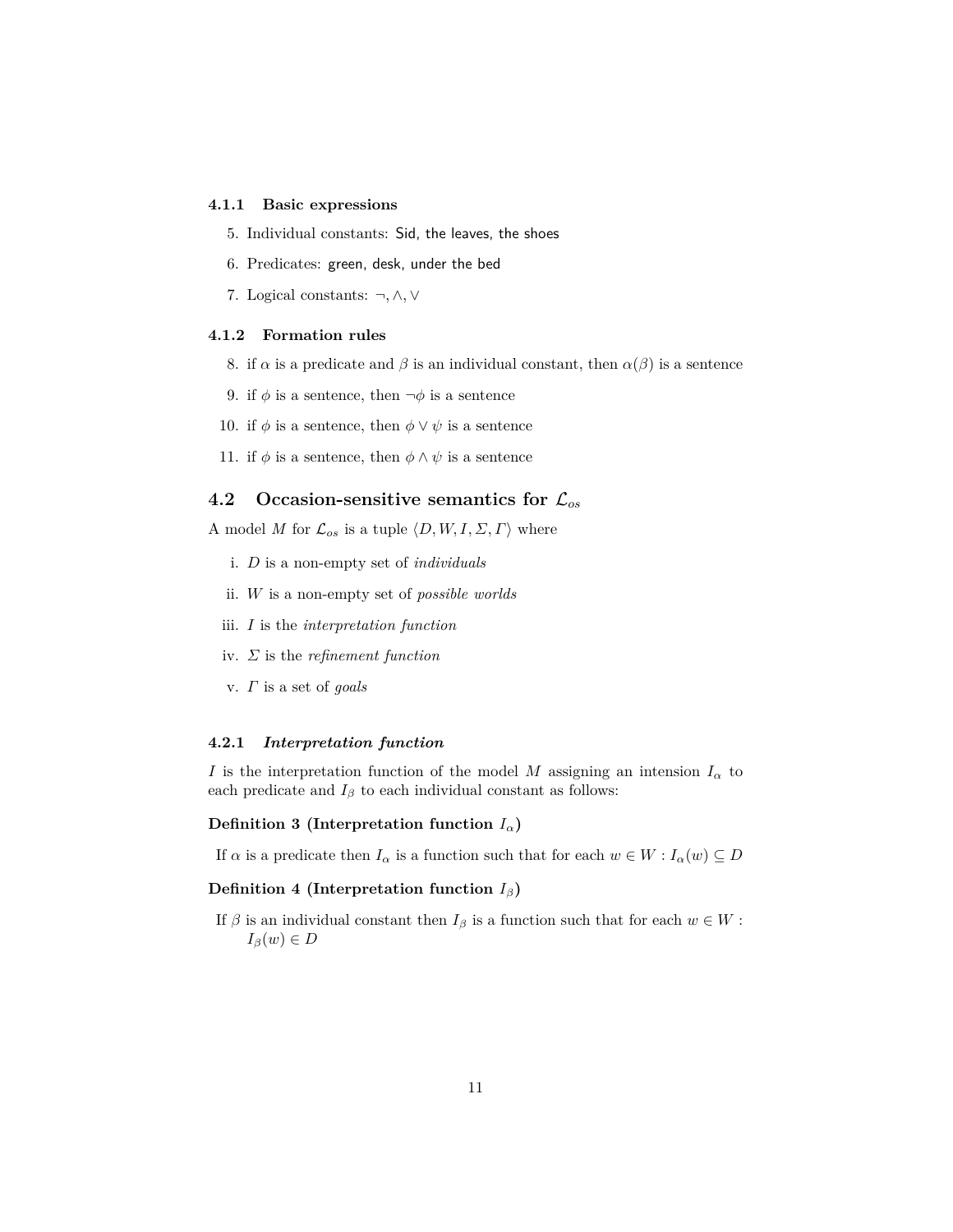#### **4.2.2** *Truth*

We write  $M, w \models \phi$  for a sentence  $\phi$  is true in model M with respect to the world of evaluation *w*

# **Definition 5 (Sentential truth)** [20](#page-11-0)

 $M, w \models \phi$  iff  $\forall w \in W : I_{\beta}(w) \in I_{\alpha}(w)$ 

We write  $[[\phi]]_w$  for the denotation of a sentence  $\phi$  at a world *w*.

#### **4.2.3** *Refinement function*

The refinement function of the model *M* is supposed to categorise individuals in the extension of  $I_{\alpha}$  at a world *w* according to different ways in which  $I_{\alpha}$  may apply to them. For any  $I_\alpha$  there will be *n* number of ways in which it may be applied to an object denoted by  $\beta$ . Recall that in our theory the notion of "ways" has a primarily linguistic motivation in that it is supposed to capture the fact that an objective predicate can be used in different senses.

# **Definition 6 (Refinement of**  $I_\alpha(w)$ )

- Let  $\Sigma_{\alpha}$  be a function from *W* to *n*-tuples of sets of individuals, such that for any world *w*,
	- $\Sigma_{\alpha}(w) = \langle \sigma_{\alpha}^1(w), ..., \sigma_{\alpha}^n(w) \rangle$ , where  $\sigma_{\alpha}^i(w) \subseteq I_{\alpha}(w)$  and  $i \in \{1...n\}$
	- $\Sigma_{\alpha}(w)$  is a *cover* of  $I_{\alpha}(w)$  such that the union of the sets in  $\Sigma_{\alpha}(w)$ is equal to  $I_\alpha(w)$ , i.e.  $\bigcup \sigma_\alpha^i(w) = I_\alpha(w)$ .<sup>[21](#page-11-1)</sup>

*Example 1*: Let us assume that  $W: \{w_1, w_2, w_3, w_4, w_5\}$ , and  $D: \{a, b, c, d\}$ . For each world *w*, let us further assume that the interpretation function  $I_{\alpha}$ assigns the following values to the predicate *α*:

$$
I_{\alpha}(w_1) = \{a, b, c\}, I_{\alpha}(w_2) = \{a\}, I_{\alpha}(w_3) = \{a, b\}, I_{\alpha}(w_4) = \{a, b, c\}, I_{\alpha}(w_5) = \emptyset
$$

The application of  $\Sigma_{\alpha}$  to *W*, where  $n = 2$  returns the following values:

$$
\Sigma_{\alpha}(w_1) = \langle \sigma_{\alpha}^1(w_1), \sigma_{\alpha}^2(w_1) \rangle = \langle \{a, c\}, \{a, b, c\} \rangle
$$
  

$$
\Sigma_{\alpha}(w_2) = \langle \sigma_{\alpha}^1(w_2), \sigma_{\alpha}^2(w_2) \rangle = \langle \{a\}, \{\emptyset\} \rangle
$$
  

$$
\Sigma_{\alpha}(w_3) = \langle \sigma_{\alpha}^1(w_3), \sigma_{\alpha}^2(w_3) \rangle = \langle \{a, b, c\}, \{b\} \rangle
$$
  

$$
\Sigma_{\alpha}(w_4) = \langle \sigma_{\alpha}^1(w_4), \sigma_{\alpha}^2(w_4) \rangle = \langle \{b\}, \{a, c\} \rangle
$$
  

$$
\Sigma_{\alpha}(w_5) = \langle \sigma_{\alpha}^1(w_5), \sigma_{\alpha}^2(w_5) \rangle = \{\emptyset\}
$$

<span id="page-11-0"></span><sup>20</sup>Definitions for negation and disjunction are classical.

<span id="page-11-1"></span> $^{21}\rm{For}$  the definition of set cover see [Kelley 2017:](#page-22-16) 49)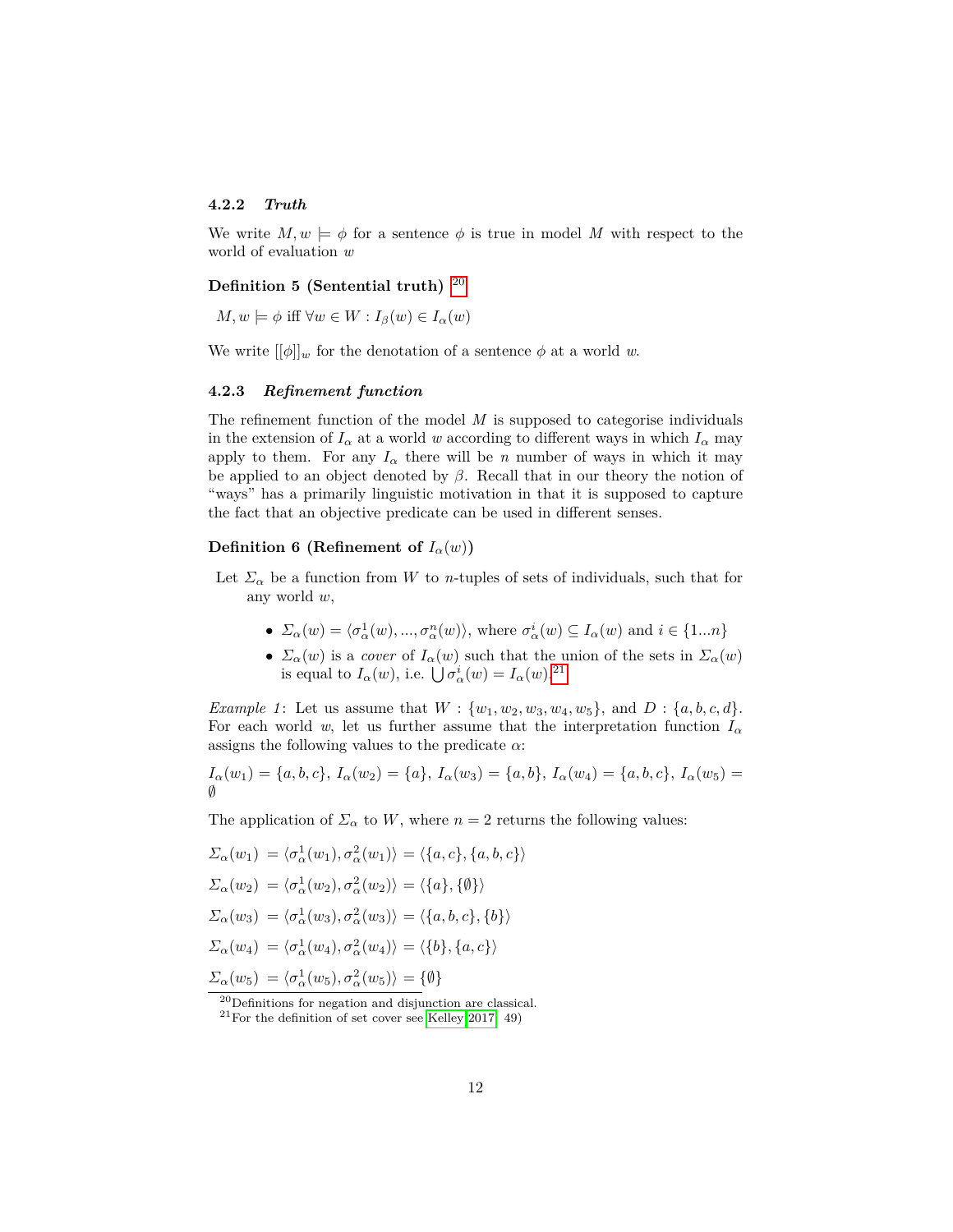#### **4.2.4** *Equivalence relations*

**Definition 7 (Equivalence relations wrt the meaning of**  $\alpha(\beta)$ **).** 

 $wR_{\alpha(\beta)}w'$  iff  $I_{\beta}(w) \in I_{\alpha}(w) \leftrightarrow I_{\beta}(w') \in I_{\alpha}(w')$ 

Let *P* be a partition of *W*, and let  $c \in W$  be a cell of the partition *P* induced by the meaning of  $\alpha(\beta)$ . Any two worlds are in the same cell *c* of the partition *P* iff  $wR_{\alpha(\beta)}w'$ . Notice that the partition of *W* induced by the meaning of  $\alpha(\beta)$  is equivalent to a disjoint, non-empty set of worlds where  $\alpha(\beta)$  is true and where  $\alpha(\beta)$  is false, i.e.  $P = {\alpha(\beta)|, |\alpha(\beta)|}$ 

**Definition 8 (Equivalence relations wrt**  $\alpha(\beta)$  and  $\Sigma_{\alpha}$ )

$$
wR_{\Sigma_{\alpha}}^{\alpha(\beta)}w' \text{ iff } \forall i: 1 \leq i \leq n: I_{\beta}(w) \in \sigma_{\alpha}^{i}(w) \leftrightarrow I_{\beta}(w') \in \sigma_{\alpha}^{i}(w')
$$

 $R_{\Sigma}^{\alpha(\beta)}$  $\alpha(\beta)$  is an equivalence relation between worlds with respect to the way  $\sigma^i_\alpha$  in which an individual denoted by  $\beta$  relates a property denoted by  $\alpha$ . It states that any two worlds are equivalent relative to the meaning of  $\alpha(\beta)$  and a given way  $\sigma^i_\alpha$  only if the individual denoted by  $\beta$  relates to a property denoted by  $\alpha$ in the same way  $\sigma^i_\alpha$  (or is in the extension of  $\sigma^i_\alpha$ ) at both worlds. In the interest of visual clarity in what follows we will write *R* as a shorthand for  $R_{\alpha(\beta)}$  and  $\mathcal{R}$ as a shorthand for  $R_{\Sigma}^{\alpha(\beta)}$  $\frac{\alpha(\beta)}{\Sigma_{\alpha}}$ .

*Example 2*: Suppose that  $\beta$  = the leaf, and  $\alpha$  = green.  $I_{\beta}(w) = a$  for all worlds in *W*. In that case the interpretation function returns the following values for The leaf is green:

- [[The leaf is green]] $w_1 = 1$
- [[The leaf is green]] $w_2 = 1$
- [[The leaf is green]] $w_3 = 1$
- [[The leaf is green]] $w_4 = 1$
- [[The leaf is green]] $w_5 = 0$

Let  $[w]_R$  be an equivalence class generated by R. The partition of W then consists of two cells (where *w*<sup>1</sup> and *w*<sup>5</sup> are *class representatives*):

$$
[w_1]_R = \{w_1, w_2, w_3, w_4\}
$$

$$
[w_5]_R = \{w_5\}
$$

Furthermore, suppose that  $\Sigma_{\text{green}}(w) = \langle \sigma_{\text{green}}^1(w), \sigma_{\text{green}}^2(w) \rangle$ . Then there will be a further fragmentation of the initial partition wrt to these two ways in which *I*<sub>green</sub> may be applied to the object *a* denoted by the leaf. Assuming  $\Sigma_{\text{green}}(w)$ returns the same values as in *Example 1*, then we have a refined partition of *W* wrt to the equivalence relation  $R$  as illustrated in **Table 1**.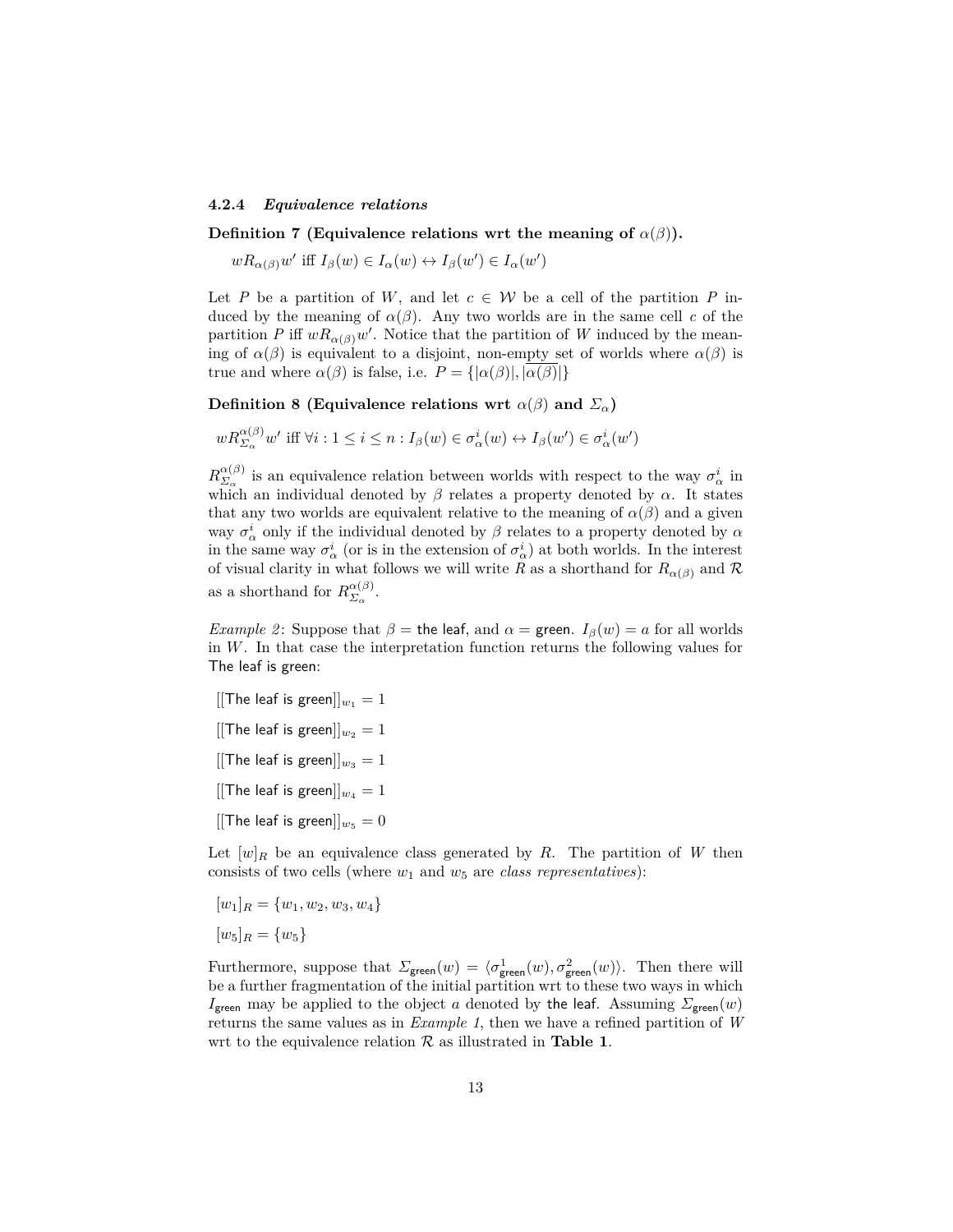Table 1: Partition of W wrt R

| $c_1$ : $\sigma_{\text{green}}^1$ | $c_2$ : $\sigma_{\text{green}}^2$ |    | $c_3$ : Both $ c_4$ : None $ c_5 $ |
|-----------------------------------|-----------------------------------|----|------------------------------------|
| W2                                | $w_{4}$                           | W1 | $w_5$                              |
| $w_3$                             |                                   |    |                                    |

#### **4.2.5** *Goal-conduciveness*

In the current framework, given a particular goal  $\gamma \in \Gamma$ , an agent will evaluate certain partition cells induced by  $R$  as conducive or not to that goal.

### **Definition 9 (Goals)**.

Let a goal  $\gamma$  be a function from a partition *P* of *W* induced by  $\mathcal R$  to assignments of c-value  $\{+, -\}$  to each cell *c* in the partition:  $\forall c \in P, \gamma(c) \to \{+, -\}$ 

*Example 3:* Suppose that a partition of *W* induced by  $\mathcal{R}$  contains four cells as specified in **Table 1**. Each cell corresponds to an equivalence class  $[w]$  such that:

- $c_1$  :  $[w_2]_{\mathcal{R}}$  =  $\{w_2, w_3\}$  $c_2$  :  $[w_4]_{\mathcal{R}} = \{w_4\}$  $c_3$  :  $[w_1]_{\mathcal{R}} = \{w_1\}$
- $c_4$  :  $[w_5]_{\mathcal{R}} = \{w_5\}$

Furthermore, suppose that for all  $w \in \{c_1, c_2, c_3\}$ , [[The leaf is green]] = 1 and for all  $w \in c_4$ , [[The leaf is green]] = 0. A goal  $\gamma$  assigns each cell *c* a value  $\{+, -\}$  in accordance with the capacity of the worlds in the cell to support  $\gamma^{22}$  $\gamma^{22}$  $\gamma^{22}$ Let us assume  $\gamma$  returns the following values:

 $\gamma(c_1) = \gamma(c_2) = +$  $\gamma(c_3) = +$  $\gamma(c_4) = -$ 

This valuation map for goal  $\gamma$  will be important for determining the truth value of an utterance of The leaf is green at *w* given a contextually salient goal *γ*.

<span id="page-13-0"></span> $^{22}$ NB: the cell corresponding to the complement of |The leaf is green| is assigned negative c-value by definition.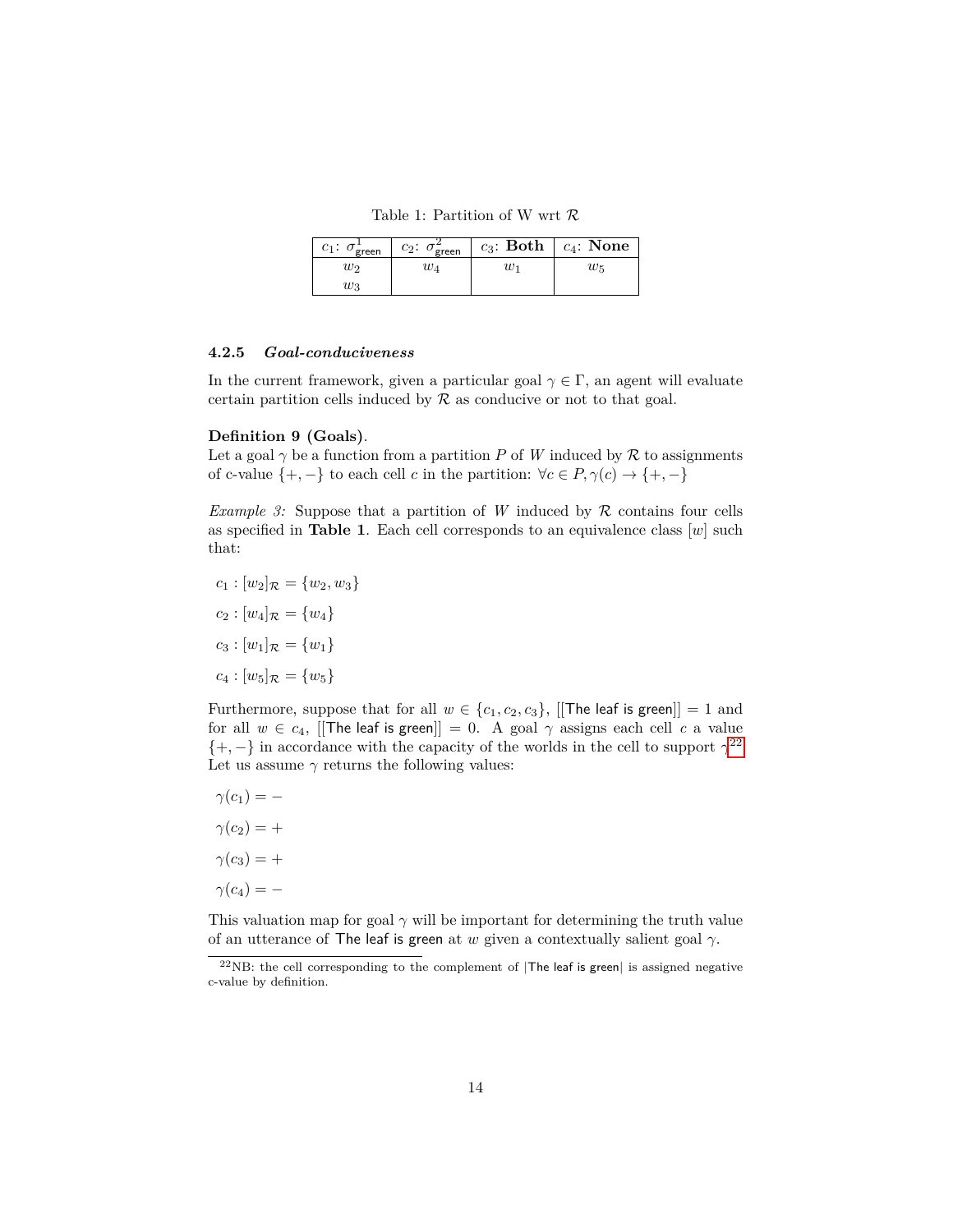#### **4.2.6** *Contextual truth*

We write  $M, w \models_{\gamma} \alpha(\beta)$  for an utterance of  $\alpha(\beta)$  is true in model M with respect to the world of evaluation *w* and the goal of context  $\gamma$ .

We also write  $[\phi]_{\gamma}$  for the denotation of a sentence  $\phi$  relative to  $\gamma$ 

#### **Definition 9 (Contextual truth)**

 $M, w \models_{\gamma} \alpha(\beta)$  iff

- i.  $I_\beta(w) \in I_\alpha(w)$
- ii. For any  $[w]_{\mathcal{R}}, [w']_{\mathcal{R}} \in P$  there is no  $[w']_{\mathcal{R}} \in P$  such that  $\gamma([w']_{\mathcal{R}}) > \gamma([w]_{\mathcal{R}})$

 $M, w \models_{\gamma} \neg \phi$  iff  $M, w \nvDash_{\gamma} \phi$ 

 $M, w \models_{\gamma} (\phi \vee \psi)$  iff  $M, w \models_{\gamma} \phi$  or  $M, w \models_{\gamma} \psi$ 

$$
M, w \models_{\gamma} (\phi \land \psi)
$$
 iff  $M, w \models_{\gamma} \phi$  and  $M, w \models_{\gamma} \psi$ 

Let us briefly comment of some of these clauses.

**Atomic sentences.** The definition states that an utterance of the sentence *φ* relative to the goal of context  $\gamma$  is accepted as true at a world *w* only if the sentence is true at *w* and *w* is in the equivalence class  $[w]$  generated by  $\mathcal{R}$  to which  $\gamma$  assigns greater value than it assigns to some other class  $[w']$  (i.e. any cell with c-value that is lesser than the c-value of other cells in this partition is excluded from it). Notice that in case no cell is conducive to  $\gamma$  the contextual proposition expressed by *p* will consist of those cells that are not conducive to *γ*. [23](#page-14-0)

**Contextual negation.** The contextual proposition expressed by  $\neg \phi$  is a negation of the contextual proposition expressed by  $\phi$ . Notice, however, that  $[[\neg \phi]]_{\gamma}$ contains the cells that consist of worlds where  $\phi$  is classically false, but it may also contain some cells consisting of worlds where it is classically true but which are not conducive to *γ*.

**Disjunction.** The contextual proposition expressed by a disjunctive sentence is true in model *M* relative to the goal of context  $\gamma$  just in case either  $\phi$  is true relative to  $\gamma$  or  $\psi$  is true relative to  $\gamma$  (or both).

<span id="page-14-0"></span><sup>&</sup>lt;sup>23</sup>The condition (ii) assures that an utterance of the sentence where  $\gamma$  is salient could be accepted as true when none of its truth-makers is conducive to *γ*. This is the case, for instance, with (positive) sentences that (contextually) entail or implicate true negations of  $\phi$ . For instance, in the botanist context at the world where the leaf is painted green and naturally red the utterance of These leaves are naturally red is true (and relevant) even though none of its possible truth-makers is conducive to *γ*.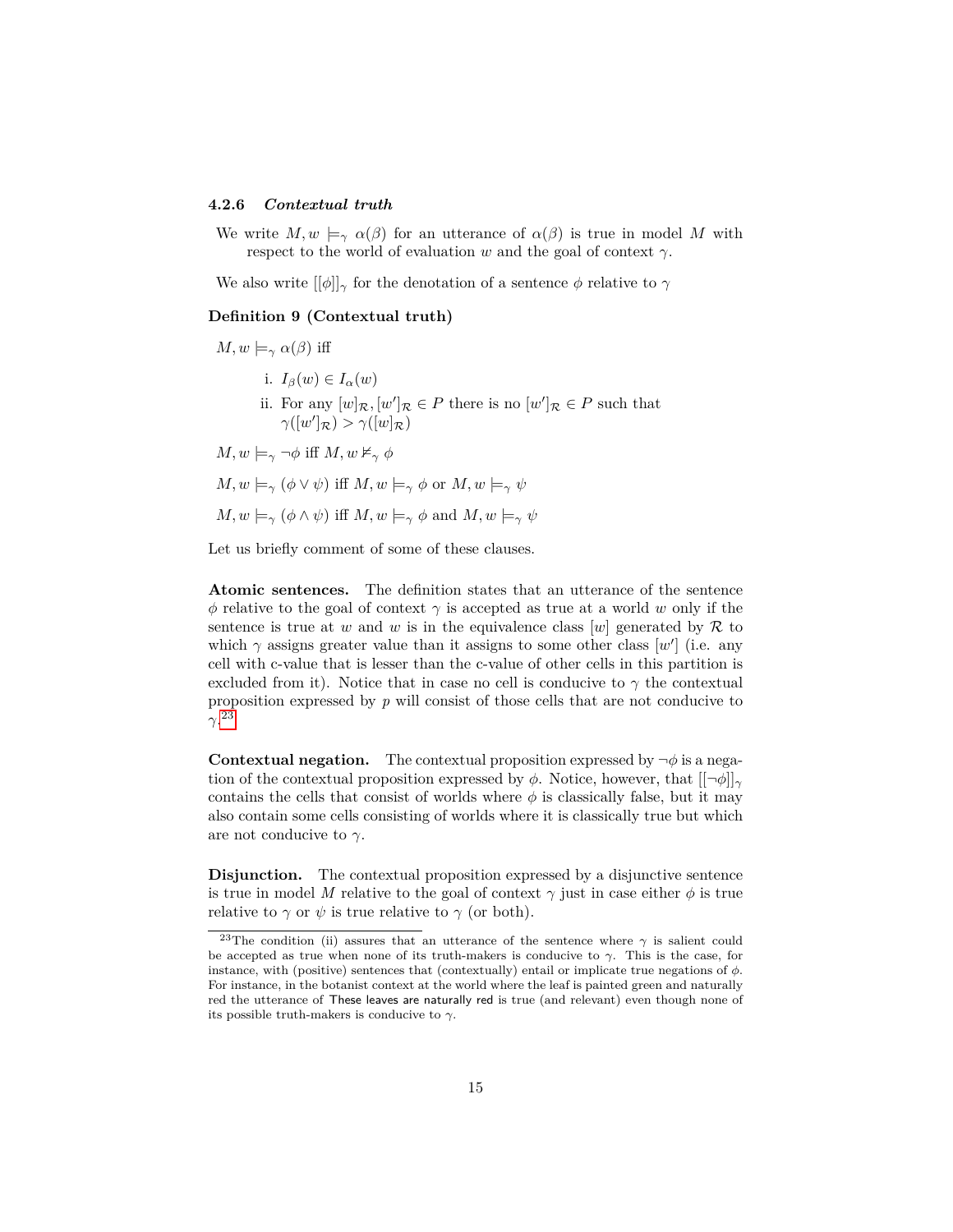**Conjunction.** The contextual proposition expressed by a conjunctive sentence is true in model *M* relative to the goal of context  $\gamma$  just in case both  $\phi$  is true relative to  $\gamma$  and  $\psi$  is true relative to  $\gamma$ .

*Example 5*: Let us assume that the actual world is  $w_2$  and that the sentence is The leaf is green. As in previous examples  $\beta$  = the leaf,  $\alpha$  = green, and  $∀w ∈ W, [[the leaf]]<sub>w</sub> = a$ . Then, since  $w_2$  is in the cell  $c_1$  (see **Table 1**) and  $\gamma(c_1) < \gamma(c_2)$ , *M*,  $w \nvDash_{\gamma}$  The leaf is green, i.e. the utterance of The leaf is green in model *M* with respect to the goal of context  $\gamma$  is considered false at  $w_2$ .

# **5 Applications**

# **5.1 Disagreement: discretionary and objective predicates**

We started this discussion pointing out the intuitive difference between objective and discretionary predicates. We noted that factual statements containing objective predicates, unlike statements of opinion containing discretionary predicates, are normally considered true at the world *simpliciter* without further relativisation to individual perspectives, etc. However, in an attempt to account for Travis cases we have shown that factual statements *are* also relative to further factors besides the world of evaluation, namely, to contextually salient goals. So the question is whether our account preserves the intuitive distinction between objective and discretionary predicates including the idea of objective disagreement or not.

To answer this question let us first distinguish between some varieties of agreement and disagreement that are relevant to us. As noted earlier, semantically competent agents are assumed to be in the initial information state in which case we can see them as *verbally agreeing* on what a sentence containing an objective predicate means. Verbal agreement assures that the agents would agree on which worlds constitute the truth set for the sentence. Verbal agreement does not, of course, ensure that the agents will agree in their factual judgements; some agents might be simply ignorant about certain facts which would have an impact on their factual judgements, despite them sharing basic semantic competence. Nonetheless, in Travis cases the disagreement between agents is not a consequence of any such ignorance: here it is assumed that the disagreeing parties share relevant knowledge about the world (e.g. they both know that the leaves are only painted green). So, if not about meaning or facts, concerning what do agents disagree in these scenarios, and, besides meaning and facts, concerning what exactly there ought to be an agreement between them? Is the variety of disagreement in Travis cases faultless (as in matters of opinion and taste) or is it objective? Does it amount to disagreement at all?

It is often assumed that for there to be a disagreement between agents in the first place the agents should be contradicting one another, or, minimally, hold opposite (doxastic or non-doxastic) attitudes towards the same content.<sup>[24](#page-15-0)</sup>

<span id="page-15-0"></span> $^{24}$ However, see [Huvenes](#page-22-17) [\(2012\)](#page-22-17) for an argument to the effect that asserting and denying the same proposition is not a necessary condition of disagreement.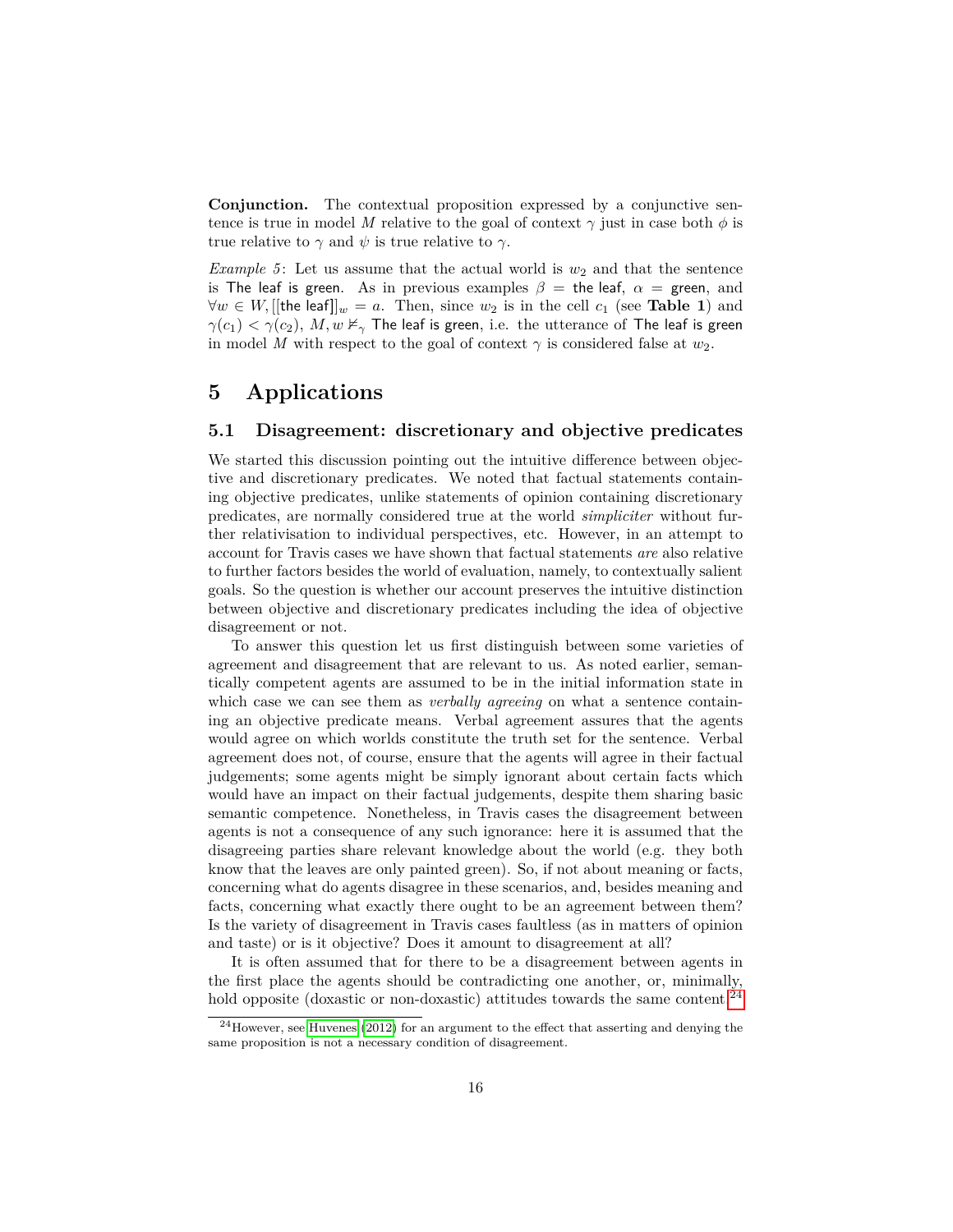

Figure 3: Different contextual propositions expressed by The leaves are green

Here we adopt this simple view of disagreement without, however, wanting to commit ourselves to any particular theory of predicates of personal taste such as relativism or contextualism. Verbal agreement which assures that agents are not talking past one another is thus necessary for any factual agreement or disagreement. A disagreement is considered *faultless* if two individuals are contradicting one another, but neither can be said to be at fault (see Kölbel [2004\)](#page-22-2). We have seen earlier that the sense of faultlessness surrounds not only disagreements about taste, but also disagreements about facts once we take into account occasion-sensitivity. Yet, despite this initial appearance of faultlessness, we argue that occasion-sensitivity properly understood does not destroy the phenomenon of objective, factual disagreement.

To see this, consider again the dialogue between the botanist and the decorator concerning naturally red but painted green leaves, which we repeat here:

- 12. (a) The decorator (in the decorator context): The leaves are green.
	- (b) The botanist (in the botanist context): The leaves are not green.

On our account, the artist and the botanist are in verbal agreement about the meanings of green and the leaves. Furthermore, they are both *au fait* with the relevant facts: for instance, they can both perceive the leaves and they know that they are painted green. The sense of faultlessness here comes from different perspectives that they occupy, which we cashed out in terms of different goals and purposes. In **Figure 3**, we have visually depicted three contextual propositions expressed by |The leaves are green| relative to three different goals. Let **Figure 3a** be the botanist context, and **Figure 3b** the decorator context.<sup>[25](#page-16-0)</sup> In **Figure 3c** we have depicted the contextual proposition determined relative to the goal which requires that the leaves be only painted green.<sup>[26](#page-16-1)</sup>

The botanist and the decorator agree that the sentence is true at the worlds in the cell 11, but they disagree about its truth-value at the worlds in the cells 10 and 01. Notice that, given that the botanist and the decorator don't share the same *contextual* proposition, there is *no genuine contextual agreement or disagreement* between them. In other words, when communicating, they talk

<span id="page-16-0"></span><sup>25</sup>Note that this is only for the illustration purposes; we don't claim this depiction necessarily reflects actual goals of a decorator or an artist.

<span id="page-16-1"></span> $^{26}\mathrm{We}$  leave it open as to which goal this may be.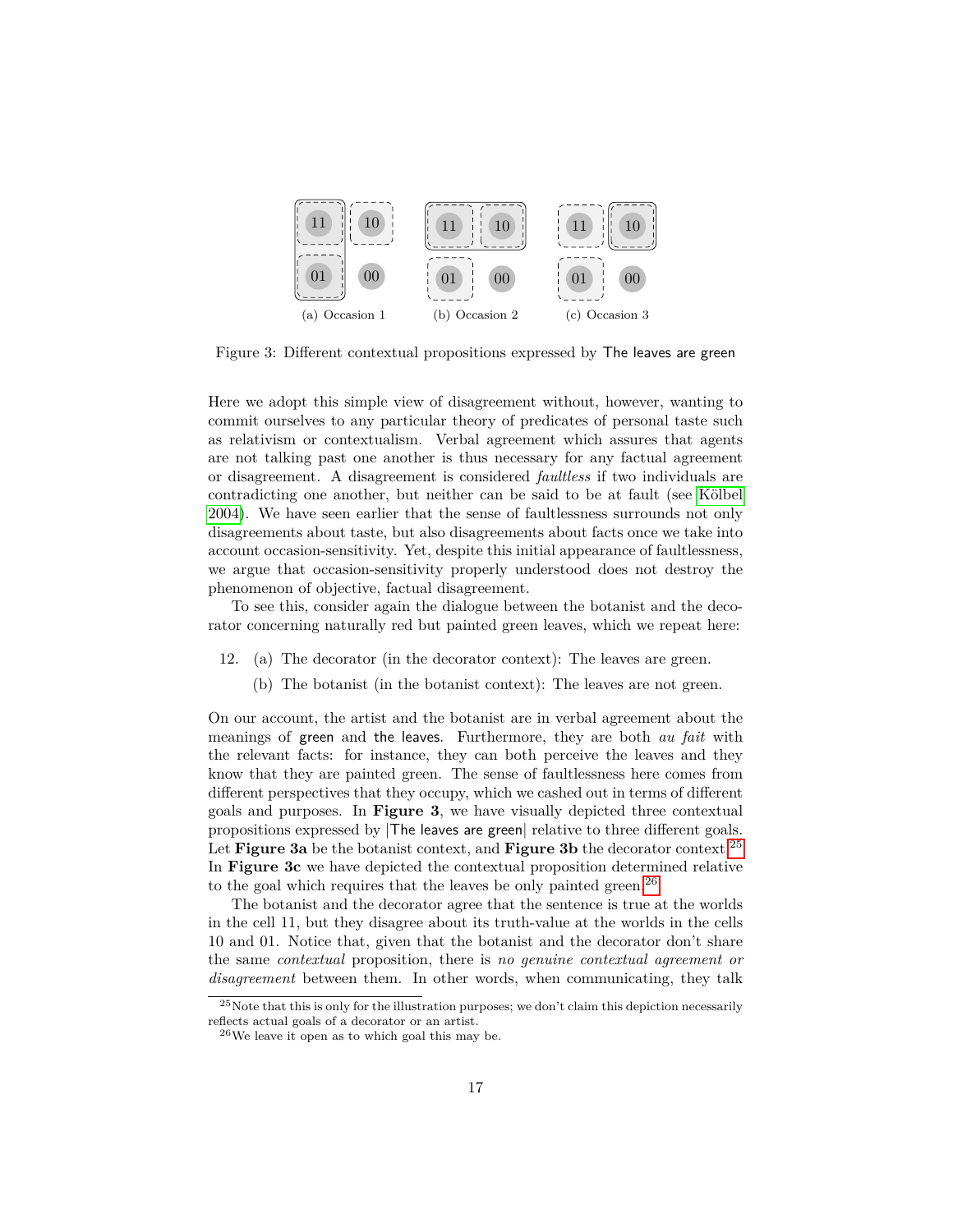at *cross-purposes* and fail to genuinely agree or disagree because they don't share the same contextual goal. Call this variety of agreement and disagreement *contextual pseudo-agreement* and *contextual pseudo-disagreement*. The fact that there is an appearance of agreement between agents at a world about the truth-value of an utterance does not entail that the agents entertain the same contextual proposition: i.e. although the botanist and the decorator pseudoagree that the utterance of (12) is true in the cell 11, they nevertheless express *different* contextual propositions by their utterances, i.e.  $[[(12)]|_{\gamma}$  and  $[[(12)]|_{\gamma'}$ . Finally, the botanist's and the **Figure 3c** proposition never intersect: there will be no contextual pseudo-agreement between the agents entertaining these propositions, although they still verbally agree on lexical meanings of green and the leaves.

So far we explained what verbal and contextual pseudo agreement and disagreement consist in. When, according to our account, would two agents *genuinely agree* or *disagree* in a given context? Let us compare two versions of the dialogue between the botanist and the decorator, in (12) and (13), where (13) closely approximates the original Travis case.

- 13. (a) The decorator (in the botanist context): \*The leaves are green.
	- (b) The botanist (in the botanist context): No, the leaves are not green.

In the dialogue (12), the decorator and the botanist are not part of the same context: they don't share the same goal. Intuitively they both seem to be saying something true relative to their goals, hence the sense of faultlessness. The contrast between the dialogues in (12) and (13) can be accounted for by the difference in the activation of *relevant c-maps*. In (12) either (i) the decorator's information state does not include the c-map for the botanist's goal  $\gamma'$ ; (ii) she's not sufficiently aware of the botanist's goal and so is unable to activate the relevant c-map; or (iii) she might be mistaken about what is conducive to the botanist's goal (e.g. her c-map isn't accurate). In any case, she is unable to share the botanist's proposition and so they communicate at cross-purposes. However, assuming the decorator knows enough about the botanist's goal and what sort of a green leaf is required for it (*viz.* she activates a relevant and accurate c-map for the botanist's goal), she *ought to* accept (if rational) that an utterance (13a) is false at the worlds in the cell 10. Given that the decorator in the dialogue (13) *could* and *should* evaluate the world (for goal-conduciveness) from the point of view of the botanist's goal, she is *at fault* as regards the truth-valuation of the utterance. Thus, here we have a case of *objective contextual disagreement* because, with respect to the worlds in the cell 10, one party (the decorator) asserts that the leaves are green in a way that is suitable for the botanist's purpose, i.e.  $[[(13)]]_{\gamma'}$ , and the other party (the botanist) claims that the leaves are not green in a way that is suitable for her purpose,  $[[(\neg(13)]]_{\gamma}$ . **Table 2.** summaries the three varieties of disagreement for sentences containing objective predicates.

Let us now see how this classification compares to our intuitions about matters of taste. Our first observation is that insofar as judgements of taste depend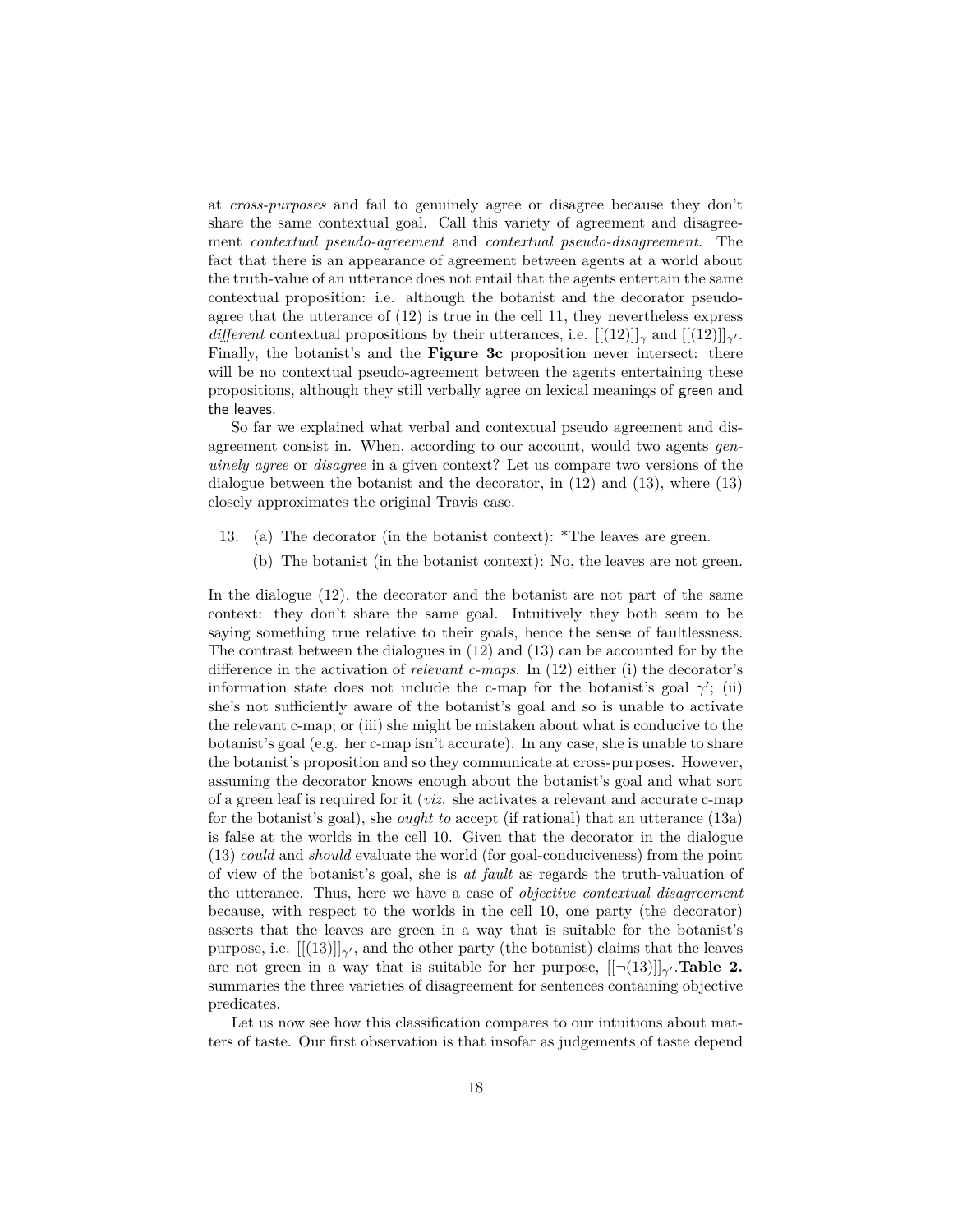Table 2: Varieties of disagreement: objective predicates

| Disagreement | Shared meaning | Shared proposition | <b>Faultless</b> |
|--------------|----------------|--------------------|------------------|
| verbal       | no             |                    |                  |
| pseudo       | ves            | no                 |                  |
| genuine      | ves            | ves                | no               |

on personal experiences and (possibly) non-doxastic attitudes<sup>[27](#page-18-0)</sup> the possibility of sharing the same information state seems *not* to be available in the same way for matters of taste as it is for matters of fact. A fortiori, the requirement to retract one's judgement in the face of acquiring new, contextually relevant information does not apply to matters of taste. To appreciate this point consider the following two dialogues in which A learns some new relevant facts in light of which A may retract the original judgement.

*B needs a green leaf to conduct an experiment; the leaf is only painted green*

- 14. (a) A: The leaf is green
	- (b) B: No, the leaf is not green
	- (c) B tells A that a painted green leaf in not conducive to conducting a botanical experiment
	- (d) A: \*I see, but the leaf *is* green!

*A and B both dislike pork, they don't find it tasty*

- 15. (a) A: This chilli is tasty
	- (b) B: No, this chilli is not tasty
	- (c) B tells A that the chilli contains pork
	- (d) A: I see, but the chilli *is* tasty!

Whilst the response in (14d) seems inappropriate, the response in (15d) is intuitively acceptable. We conjecture that this is due to the fact that learning a new fact about the chilli need not affect A's attitude toward the chilli and his personal gustatory experience on which her judgement of taste is grounded; in contrast, learning a new information about the relation between greenness and botanical experiments *ought to* make A retract her original judgement. When A and B disagree as to whether the chilli is tasty the best they could do is acknowledge that their attitudes towards the world are different. Still no matter what they do (how much information about the world or each other they obtain) there is *no* rational expectation or requirement for A to put himself in B's perspective (and vice versa) and acknowledge that (and in which way) A's standard of taste is wrong (false) and B's is correct. Contrast this to matters

<span id="page-18-0"></span> $27$ See [Huvenes](#page-22-5) [\(2014\)](#page-22-5)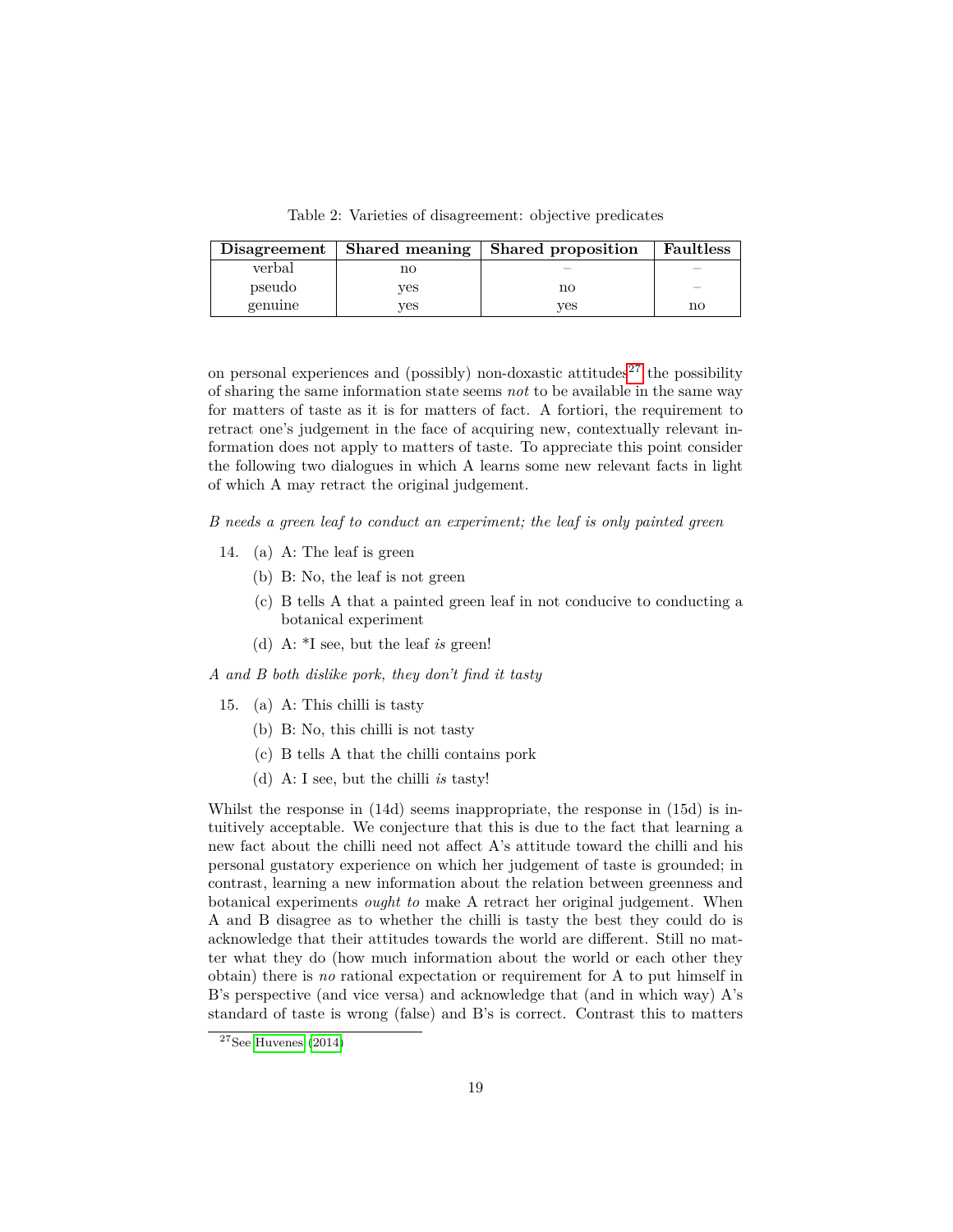of fact where there *is* such a requirement once both agents are assumed to be aware of the contextual goal and have activated relevant valuation maps.

A second, related observation: although factual judgements like judgements of taste are, indeed, dependent on further factors over an above the world of evaluation the nature of these factors crucially differs. In particular, whilst the latter are dependent on *subjective* standards of taste (or sets thereof)<sup>[28](#page-19-0)</sup>, the former depend on activities and goals that are widely shared and are, in principle, accessible by all rational creatures. Anyone with an appropriate knowledge base (including know-how) about a certain practice could come to appreciate what's required to fulfil its goals successfully. But no knowledge of facts is in itself sufficient to bring about appreciation that something yucky or boring is, as a matter of fact, tasty or fun because *there is no fact* that decides these matters. So, even though, *prima facie*, occasion-sensitivity seems to temporarily blur the intuitive contrast between objective and discretionary predicates, the contrast is still there insofar as objective perspectives (goals and valuation maps) are accessible to all rational agents and subjective perspectives (personal tastes) aren't.

# **5.2 Cancellability**

Cancellability is a feature of utterances usually associated with conversational implicatures where the intended content to be communicated by an utterance is something that is implied by uttering a sentence in a given context rather than something that the sentence would semantically express (meaning what it does). By saying that I am French I (may) imply in a context that I am a good cook (and a number of other things).<sup>[29](#page-19-1)</sup> In the following example,  $(16b)$ conversationally implicates (16c), which here spells out the content that the speaker intends to communicate in context.

- 16. (a) Can you cook?
	- (b) I am French.
	- $(c) \rightsquigarrow I$  *am a good cook*

Any implicated content such as the one in (16b) may be explicitly *cancelled* if the speaker wants to make sure that the hearer doesn't interpret (16b) as (16c).

17. I am French but I am not a good cook.

Whilst expected implicatures may be felicitously cancelled in this way, we cannot cancel what the sentence semantically expresses without a contradiction as illustrated in (18).

<span id="page-19-0"></span><sup>28</sup>[Huvenes](#page-22-17) [\(2012\)](#page-22-17) points out that on more sophisticated versions of contextualism it's stan-dards of a wider community that are relevant for judgements of taste [\(Huvenes 2012:](#page-22-17) 172). Nonetheless increasing the number of individuals as the value of the 'judge' parameter doesn't seem to make judgements of taste less subjective.

<span id="page-19-1"></span> $^{29}\mathrm{See}$  [Recanati 2004.](#page-23-5)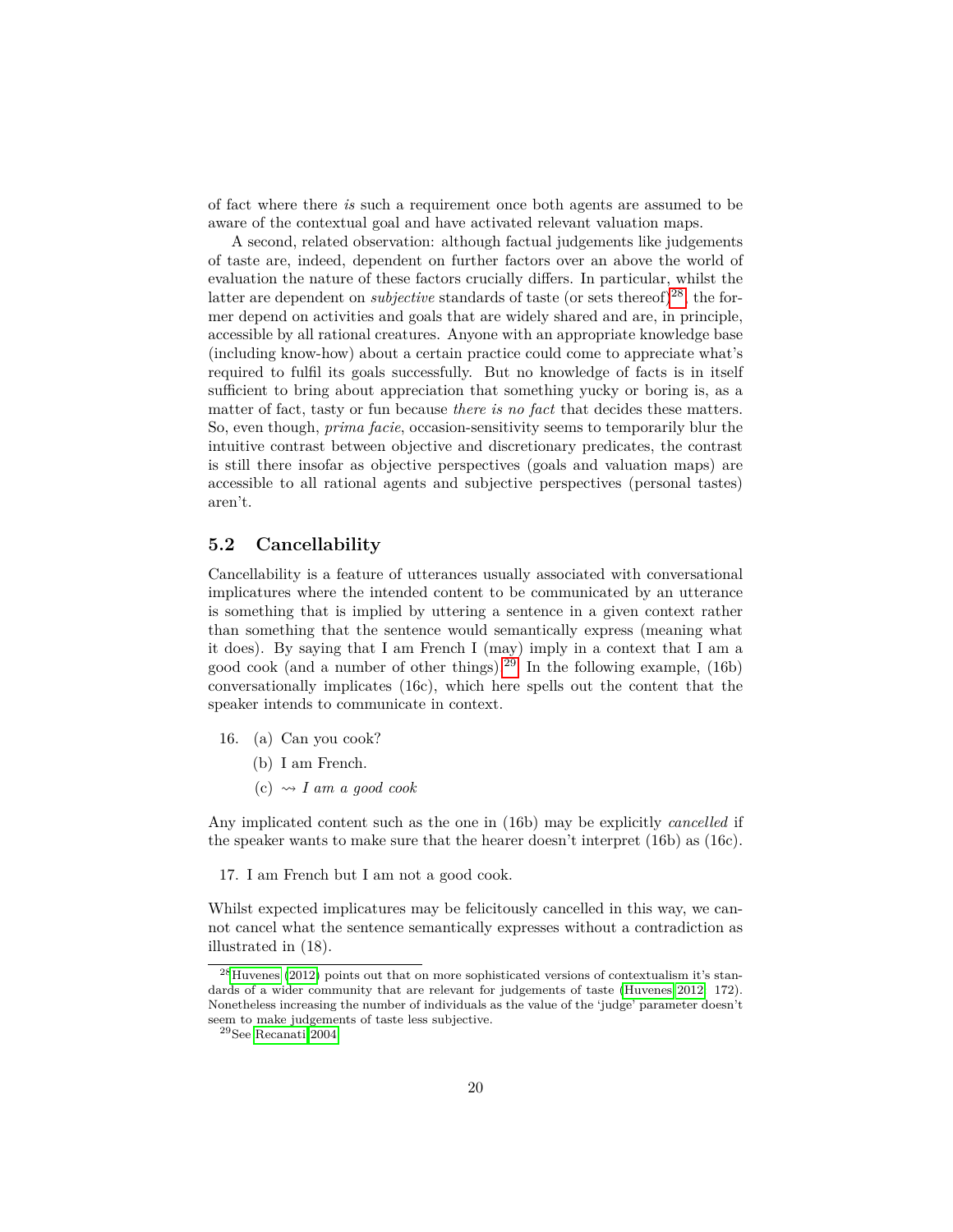#### 18. \*I am French but I am not French.

Now even though we think it would be wrong to assimilate the phenomenon of occasion-sensitivity to that of conversational implicature, it is still important to note that in Travis cases the contextually expected interpretation of an utterance *is* cancellable without a contradiction. In (19) we assume by now the familiar set-up where the salient leaves are painted green and naturally red, and the salient goal is to perform a botanical experiment.

- 19. (a) Botanist: Do you have green leaves?
	- (b) Pia: These leaves are green, but they are not naturally green.

Unlike in the original Travis case where Pia's response (*viz.* These leaves are green) is intuitively unacceptable (and we offered an explanation of why this is so), once the contextually expected material is made explicit then Pia's response in (19b) seems more acceptable. How does our theory account for this intuition?

On the approach presented in this paper, the acceptability of Pia's response in (19b) is to be explained in the following way. Pia has activated the adequate valuation map and is aware of the contextually salient goal which is manifested by the fact that she is indicating the contextually expected reading of the expression green leaves by using a more specific form, namely, naturally green leaves. However, instead of simply denying that the leaves are green in the way that would be relevant for the botanist's goal (saying that the leaves are not green), Pia in addition asserts that they are green in some other way where this is *not* the way expected in this context. In (19b) the expected interpretation of These leaves are green is cancelled but it is also asserted that the leaves count as being green in some other way, for some other unknown purpose. The remark is thus *metalinguistic* in as much attention is drawn to another sense of green which is not the one that the botanist would expect on this occasion. Still, although it's possible to assess the truth of the second conjunct relative to the botanist goal it is difficult to evaluate the entire sentence since it's not obvious which goal Pia has in mind for the occurrence of green in the first conjunct.

Although (19b) is acceptable it is not entirely appropriate. First, (19b) contains *more* information than is necessary (given the contextually salient goal) since two things are asserted (of which only one is relevant): (i) that it's not the case that the leaves are naturally green (so that the world is not conducive to the contextually salient goal), and (ii) that the leaves are green in some way which is not relevant to the botanist. In (19b) Pia is thus violating Grice's maxims of quantity and relevance by providing more information than is needed and imposing the interpretation that is not informative in a goal-conducive way to her interlocutor. Thus this kind of cancellation is justified only when there is a reasonable assumption that the interlocutor may be interested in other possible ways of being green despite the contextually salient goal, or where there are two or more conflicting goals on an occasion. Otherwise the response in (19b) comes across as inappropriate and partly irrelevant.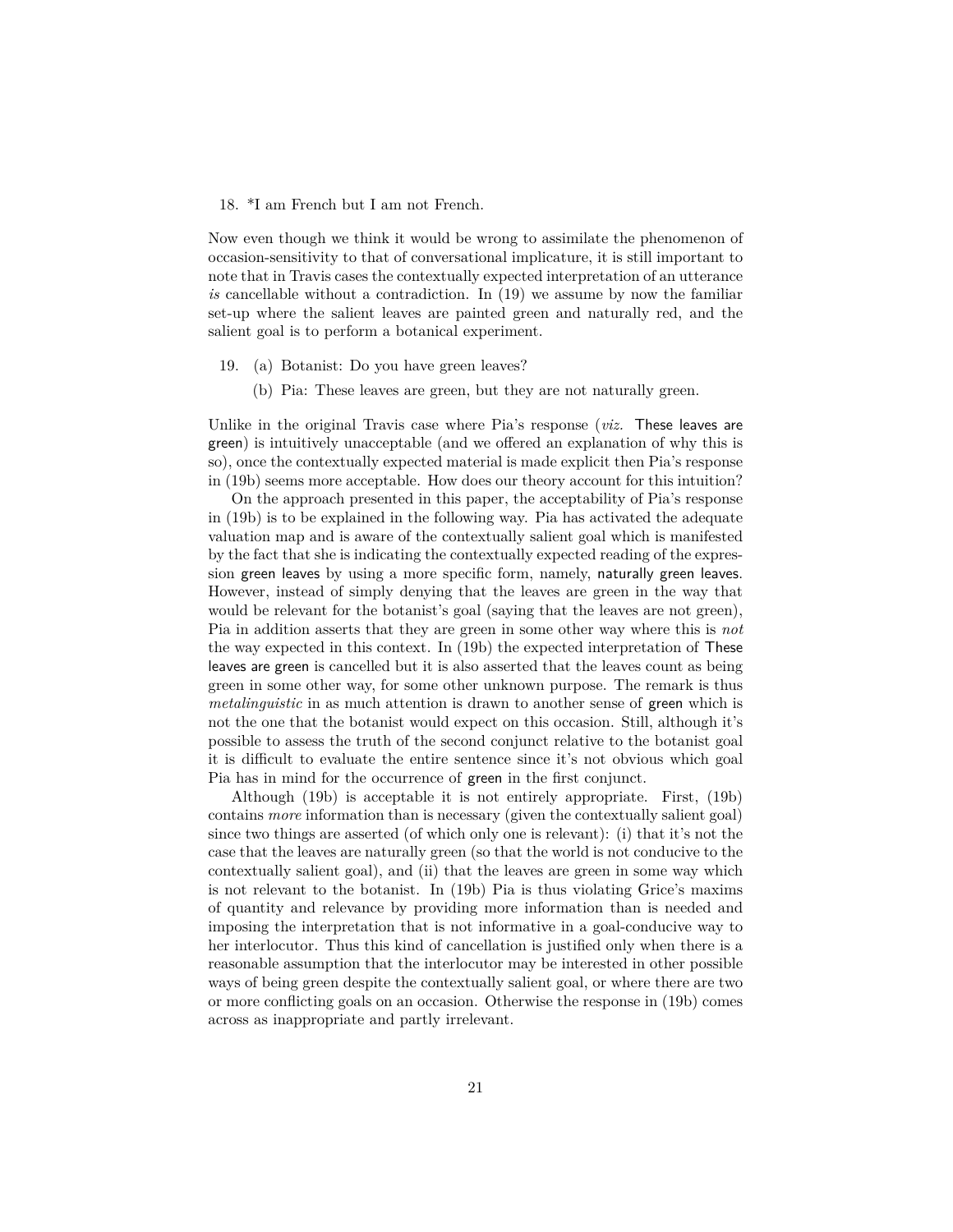# **6 Conclusion**

In this paper we have proposed an occasion-sensitive semantics for objective predicates as a way to account for the phenomenon observed in Travis cases. Our explanation for the phenomenon exploits the fact that the set of worlds which make a sentence true has the additional, internal structure as a result of different ways of being F. We suggested that this structure can be formally represented as a partition of the set of worlds where the sentence Fa is true. Travis cases indicate that in many cases speakers would accept only a subset of the truth set as truth-makers for the sentence on a given occasion. Furthermore, it was suggested that the main factor guiding the selection process are contextually salient practical goals. Starting from the fact that rational agents may pursue different goals on different occasions, and that they generally know what it takes to achieve them, it was suggested that their information states can be seen as being equipped with particular c-maps, which in turn play a role in truth-evaluations of utterances on particular occasions. Thus, because in Travis cases on each imagined occasion a different practical goal is salient, the intuitive truth-valuation of an utterance varies despite the same sentence being used. Additionally, we have shown how the proposed account applies to some cases of disagreement and cancellability, and we argued that our approach preserves the intuitive distinction between discretionary and objective predicates.

Based on the account we suggested in this paper there is one particular avenue for future work that we are keen to explore. The empirical focus of many accounts of occasion-sensitivity has thus far been restricted exclusively to declarative sentences. In particular, the large majority of motivating examples involve simple positive declaratives such as Steel is strong enough, Tipper is ready or Smith weights 80 kilograms, and only occasionally simple negations such as You are not going to die. We believe, however, that the phenomenon is more general and that it affects the interpretation of other sentential forms besides declaratives since it stems from sub-sentential (i.e. predicate) expressions. Our next task is to try to extend the proposed model to interrogative and imperative sentences. For now, however, we hope to have shown how our interpretation of declarative sentences containing objective predicates crucially depends on wider goal-directed projects: insofar as such projects change from one occasion to the next so do our expectations as to what our sentences say.

# **References**

- <span id="page-21-1"></span>Asher, N. (2011). *Lexical meaning in context: A web of words*. Cambridge University Press.
- <span id="page-21-0"></span>Austin, J. L. (1975). *How to do things with words*. Oxford university press.
- <span id="page-21-2"></span>Borg, E. (2004). *Minimal semantics*. Cambridge University Press.
- <span id="page-21-3"></span>Borg, E. (2012). *Pursuing meaning*. Oxford University Press.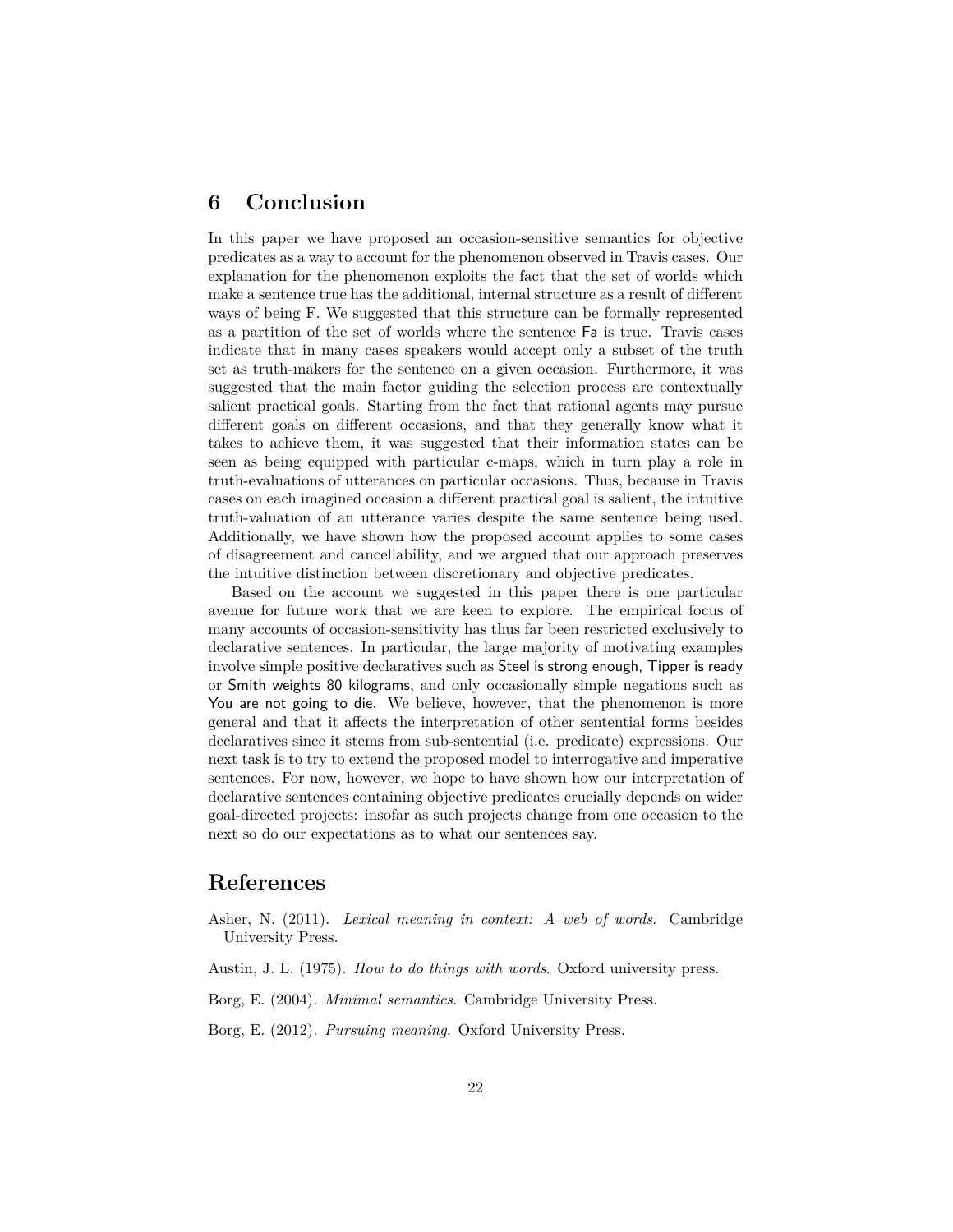- <span id="page-22-9"></span>Cappelen, H. and Lepore, E. (2008). *Insensitive semantics: A defense of semantic minimalism and speech act pluralism*. John Wiley & Sons.
- <span id="page-22-7"></span>Carston, R. (2002). *Thoughts and utterances: The pragmatics of explicit communication*. John Wiley & Sons.
- <span id="page-22-8"></span>Chomsky, N. (2000). *New horizons in the study of language and mind*. Cambridge University Press.
- <span id="page-22-13"></span>Ciardelli, I., Groenendijk, J., and Roelofsen, F. (2013). Inquisitive semantics: a new notion of meaning. *Language and Linguistics Compass*, 7(9):459–476.
- <span id="page-22-14"></span>Ciardelli, I., Groenendijk, J., and Roelofsen, F. (2015). On the semantics and logic of declaratives and interrogatives. *Synthese*, 192(6):1689–1728.
- <span id="page-22-15"></span>Ciardelli, I. A. and Roelofsen, F. (2015). Inquisitive dynamic epistemic logic. *Synthese*, 192(6):1643–1687.
- <span id="page-22-3"></span>Coppock, E. (2016). Outlook based semantics.
- <span id="page-22-11"></span>Davies, A. (2017). Elaboration and intuitions about disagreement. *Philosophical Studies*, x(x):xx–xx.
- <span id="page-22-12"></span>Groenendijk, J., Roelofsen, F., et al. (2009). Inquisitive semantics and pragmatics. In *workshop on language, communication, and rational agency at Stanford*.
- <span id="page-22-0"></span>Groenendijk, J. and Stokhof, M. (1984). *Studies on the semantics of questions and the pragmatics of answers*. Ph.D. thesis, University of Amsterdam.
- <span id="page-22-10"></span>Hawke, P. (2017). Theories of aboutness. *Australasian Journal of Philosophy*, pages 1–27.
- <span id="page-22-17"></span>Huvenes, T. T. (2012). Varieties of disagreement and predicates of taste. *Australasian Journal of Philosophy*, 90(1):167–181.
- <span id="page-22-5"></span>Huvenes, T. T. (2014). Disagreement without error. *Erkenntnis*, 79(1):143–154.
- <span id="page-22-16"></span>Kelley, J. L. (2017). *General topology*. Courier Dover Publications.
- <span id="page-22-2"></span>Kölbel, M. (2004). IiiâĂŤfaultless disagreement. In *Proceedings of the Aristotelian society*, volume 104, pages 53–73. The Oxford University Press.
- <span id="page-22-1"></span>Lasersohn, P. (2005). Context dependence, disagreement, and predicates of personal taste. *Linguistics and philosophy*, 28(6):643–686.
- <span id="page-22-4"></span>MacFarlane, J. (2014). *Assessment sensitivity: Relative truth and its applications*. OUP Oxford.
- <span id="page-22-6"></span>Moravcsik, J. (1994). Is snow white? *SYNTHESE LIBRARY*, pages 71–71.